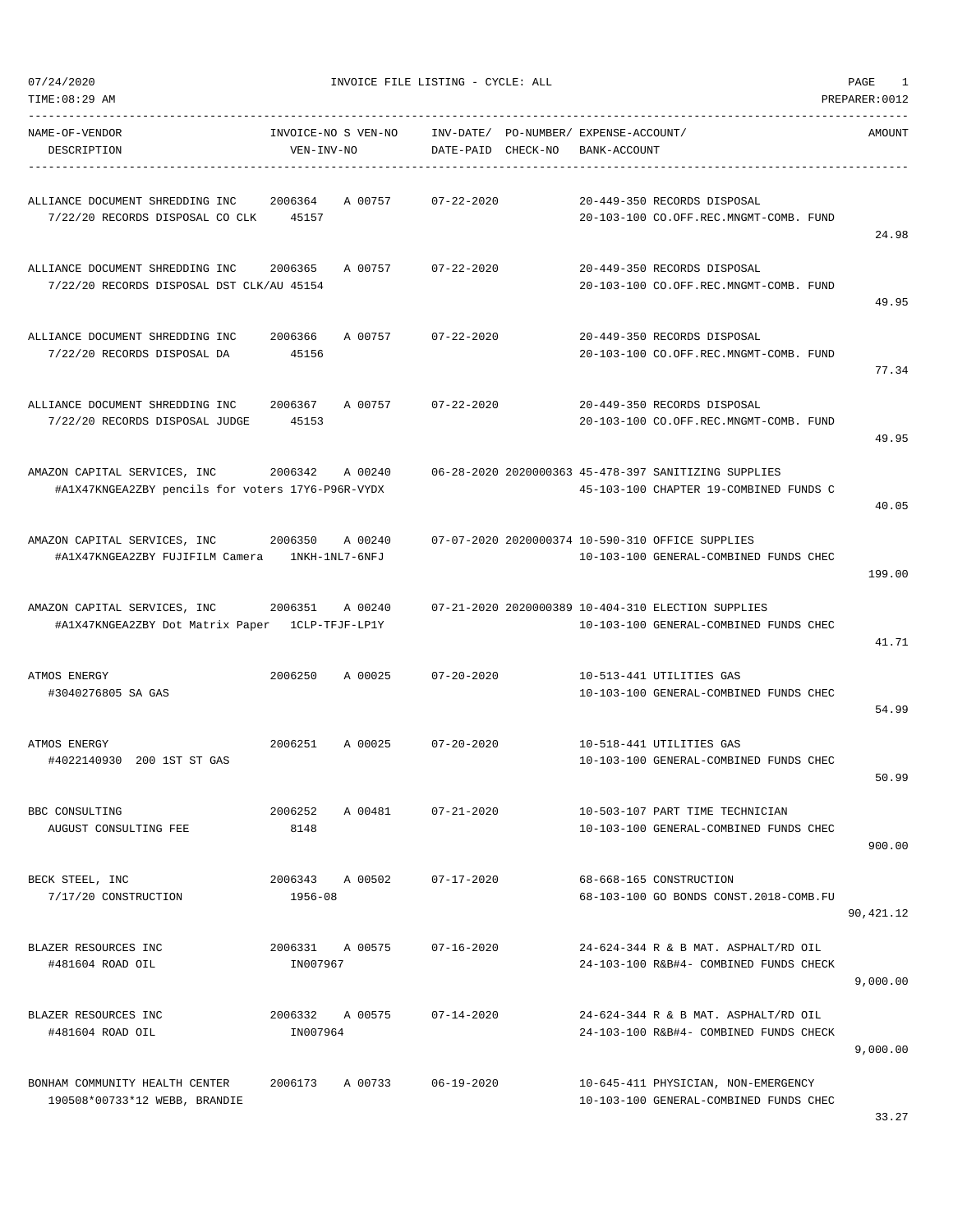07/24/2020 INVOICE FILE LISTING - CYCLE: ALL PAGE 2

-----------------------------------------------------------------------------------------------------------------------------------

| NAME-OF-VENDOR<br>DESCRIPTION                                    | INVOICE-NO S VEN-NO<br>VEN-INV-NO | INV-DATE/ PO-NUMBER/ EXPENSE-ACCOUNT/<br>DATE-PAID CHECK-NO | BANK-ACCOUNT                                                                  | AMOUNT |
|------------------------------------------------------------------|-----------------------------------|-------------------------------------------------------------|-------------------------------------------------------------------------------|--------|
| BONHAM COMMUNITY HEALTH CENTER<br>190508*00733*12 WEBB, BRANDIE  | A 00733<br>2006174                | 06-19-2020                                                  | 10-645-411 PHYSICIAN, NON-EMERGENCY<br>10-103-100 GENERAL-COMBINED FUNDS CHEC | 3.67   |
| BONHAM COMMUNITY HEALTH CENTER<br>190508*00733*8 WEBB, BRANDIE K | 2006175<br>A 00733                | $06 - 26 - 2020$                                            | 10-645-411 PHYSICIAN, NON-EMERGENCY<br>10-103-100 GENERAL-COMBINED FUNDS CHEC | 13.22  |
| BONHAM COMMUNITY HEALTH CENTER<br>190508*00733*8 WEBB, BRANDIE K | A 00733<br>2006176                | $06 - 26 - 2020$                                            | 10-645-411 PHYSICIAN, NON-EMERGENCY<br>10-103-100 GENERAL-COMBINED FUNDS CHEC | 3.67   |
| BONHAM COMMUNITY HEALTH CENTER<br>190508*00733*6 WEBB, BRANDIE K | 2006177<br>A 00733                | $06 - 11 - 2020$                                            | 10-645-411 PHYSICIAN, NON-EMERGENCY<br>10-103-100 GENERAL-COMBINED FUNDS CHEC | 46.73  |
| BONHAM COMMUNITY HEALTH CENTER<br>190508*00733*6 WEBB, BRANDIE K | A 00733<br>2006178                | $06 - 11 - 2020$                                            | 10-645-411 PHYSICIAN, NON-EMERGENCY<br>10-103-100 GENERAL-COMBINED FUNDS CHEC | 3.67   |
| BONHAM COMMUNITY HEALTH CENTER<br>190508*00733*10 WEBB, BRANDIE  | 2006180<br>A 00733                | $07 - 07 - 2020$                                            | 10-645-411 PHYSICIAN, NON-EMERGENCY<br>10-103-100 GENERAL-COMBINED FUNDS CHEC | 46.73  |
| BONHAM COMMUNITY HEALTH CENTER<br>190508*00733*7 WEBB, BRANDIE K | 2006181<br>A 00733                | $06 - 01 - 2020$                                            | 10-645-411 PHYSICIAN, NON-EMERGENCY<br>10-103-100 GENERAL-COMBINED FUNDS CHEC | 46.73  |
| BONHAM COMMUNITY HEALTH CENTER<br>190508*00733*7 WEBB, BRANDIE K | 2006182<br>A 00733                | $06 - 01 - 2020$                                            | 10-645-411 PHYSICIAN, NON-EMERGENCY<br>10-103-100 GENERAL-COMBINED FUNDS CHEC | 3.67   |
| BONHAM COMMUNITY HEALTH CENTER<br>190508*00733*13 WEBB, BRANDIE  | A 00733<br>2006183                | 06-22-2020                                                  | 10-645-411 PHYSICIAN, NON-EMERGENCY<br>10-103-100 GENERAL-COMBINED FUNDS CHEC | 13.22  |
| BONHAM COMMUNITY HEALTH CENTER<br>190508*00733*13 WEBB, BRANDIE  | 2006184<br>A 00733                | $06 - 22 - 2020$                                            | 10-645-411 PHYSICIAN, NON-EMERGENCY<br>10-103-100 GENERAL-COMBINED FUNDS CHEC | 3.67   |
| BONHAM COMMUNITY HEALTH CENTER<br>190508*00733*5 WEBB, BRANDIE K | 2006185<br>A 00733                | $06 - 09 - 2020$                                            | 10-645-411 PHYSICIAN, NON-EMERGENCY<br>10-103-100 GENERAL-COMBINED FUNDS CHEC | 13.22  |
| BONHAM COMMUNITY HEALTH CENTER<br>190508*00733*5 WEBB, BRANDIE K | 2006186<br>A 00733                | $06 - 09 - 2020$                                            | 10-645-411 PHYSICIAN, NON-EMERGENCY<br>10-103-100 GENERAL-COMBINED FUNDS CHEC | 3.67   |
| BONHAM COMMUNITY HEALTH CENTER<br>190508*00733*11 WEBB, BRANDIE  | A 00733<br>2006187                | $06 - 16 - 2020$                                            | 10-645-411 PHYSICIAN, NON-EMERGENCY<br>10-103-100 GENERAL-COMBINED FUNDS CHEC | 13.22  |
| BONHAM COMMUNITY HEALTH CENTER<br>190508*00733*11 WEBB, BRANDIE  | A 00733<br>2006188                | $06 - 16 - 2020$                                            | 10-645-411 PHYSICIAN, NON-EMERGENCY<br>10-103-100 GENERAL-COMBINED FUNDS CHEC |        |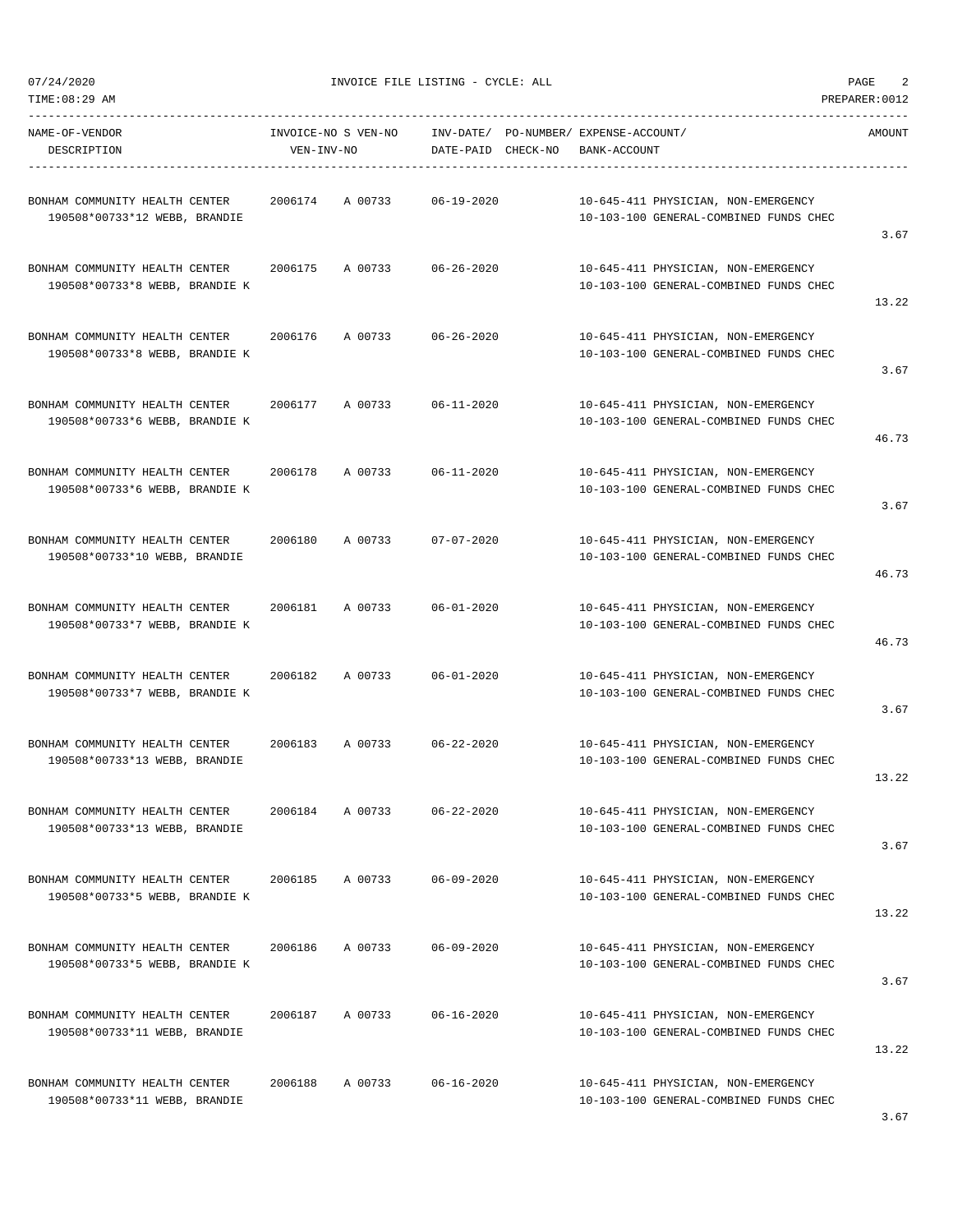07/24/2020 INVOICE FILE LISTING - CYCLE: ALL PAGE 3

| NAME-OF-VENDOR<br>DESCRIPTION                                            | VEN-INV-NO | INVOICE-NO S VEN-NO INV-DATE/ PO-NUMBER/ EXPENSE-ACCOUNT/ | DATE-PAID CHECK-NO | BANK-ACCOUNT |                                                                               | AMOUNT    |
|--------------------------------------------------------------------------|------------|-----------------------------------------------------------|--------------------|--------------|-------------------------------------------------------------------------------|-----------|
| BONHAM COMMUNITY HEALTH CENTER<br>190508*00733*9 WEBB, BRANDIE K         |            | 2006189 A 00733 06-24-2020                                |                    |              | 10-645-411 PHYSICIAN, NON-EMERGENCY<br>10-103-100 GENERAL-COMBINED FUNDS CHEC | 13.22     |
| BONHAM COMMUNITY HEALTH CENTER<br>190508*00733*9 WEBB, BRANDIE K         |            | 2006190 A 00733 06-24-2020                                |                    |              | 10-645-411 PHYSICIAN, NON-EMERGENCY<br>10-103-100 GENERAL-COMBINED FUNDS CHEC | 3.67      |
| BONHAM COMMUNITY HEALTH CENTER<br>110211*00733*43 JENNINGS, SHEL         | 2006209    | A 00733 07-07-2020                                        |                    |              | 10-645-411 PHYSICIAN, NON-EMERGENCY<br>10-103-100 GENERAL-COMBINED FUNDS CHEC | 33.27     |
| BONHAM COMMUNITY HEALTH CENTER 2006210<br>201003*00733*1 PETTY, SHEKEDRA |            | A 00733 07-07-2020                                        |                    |              | 10-645-411 PHYSICIAN, NON-EMERGENCY<br>10-103-100 GENERAL-COMBINED FUNDS CHEC | 54.41     |
| BONHAM COMMUNITY HEALTH CENTER<br>201205*00733*6 LOYA, SHANNON D         |            | 2006211 A 00733 06-15-2020                                |                    |              | 10-645-411 PHYSICIAN, NON-EMERGENCY<br>10-103-100 GENERAL-COMBINED FUNDS CHEC | 46.73     |
| BONHAM, CITY OF/911/AMBULANCE<br>JULY AMBULANCE SVC                      |            | 2006352 A 00340 07-23-2020                                |                    |              | 10-540-417 AMBULANCE SERVICE<br>10-103-100 GENERAL-COMBINED FUNDS CHEC        | 45,000.00 |
| BORSERINE LAW<br>FA-20-44569 GARREN DST CT                               |            | 2006253 A 00443 07-04-2020                                |                    |              | 10-435-436 ATTORNEY FEES- CPS CASES<br>10-103-100 GENERAL-COMBINED FUNDS CHEC | 70.00     |
| BORSERINE LAW<br>FA-19-44281 HUNT DST CT                                 | 2006254    | A 00443                                                   | $06 - 08 - 2020$   |              | 10-435-436 ATTORNEY FEES- CPS CASES<br>10-103-100 GENERAL-COMBINED FUNDS CHEC | 2,005.00  |
| BORSERINE LAW<br>FA-19-44277 LO/LO/KOE DST CT                            |            | 2006255 A 00443 07-04-2020                                |                    |              | 10-435-436 ATTORNEY FEES- CPS CASES<br>10-103-100 GENERAL-COMBINED FUNDS CHEC | 50.00     |
| BRANNAN, QUIENCY SMITH<br>CR-19-27050 LOFTICE DST CT                     |            | 2006256 A 00725                                           | $07 - 10 - 2020$   |              | 10-435-437 ATTORNEY FEES<br>10-103-100 GENERAL-COMBINED FUNDS CHEC            | 112.00    |
| CR-16-26124 DONALDSON DST CT                                             |            |                                                           |                    |              | 10-435-437 ATTORNEY FEES<br>10-103-100 GENERAL-COMBINED FUNDS CHEC            | 144.00    |
| BRANNAN, OUIENCY SMITH<br>CR-20-27321 WORTHINGTON DST CT                 |            | 2006258 A 00725                                           | $07 - 10 - 2020$   |              | 10-435-437 ATTORNEY FEES<br>10-103-100 GENERAL-COMBINED FUNDS CHEC            | 168.00    |
| BRANNAN, QUIENCY SMITH<br>CR-19-27190 PIPER DST CT                       |            | 2006259 A 00725                                           | 07-10-2020         |              | 10-435-437 ATTORNEY FEES<br>10-103-100 GENERAL-COMBINED FUNDS CHEC            | 384.00    |
| BRANNAN, QUIENCY SMITH<br>CR-20-27303-1 VANHOOSER DST CT                 |            | 2006260 A 00725 07-10-2020                                |                    |              | 10-435-437 ATTORNEY FEES<br>10-103-100 GENERAL-COMBINED FUNDS CHEC            |           |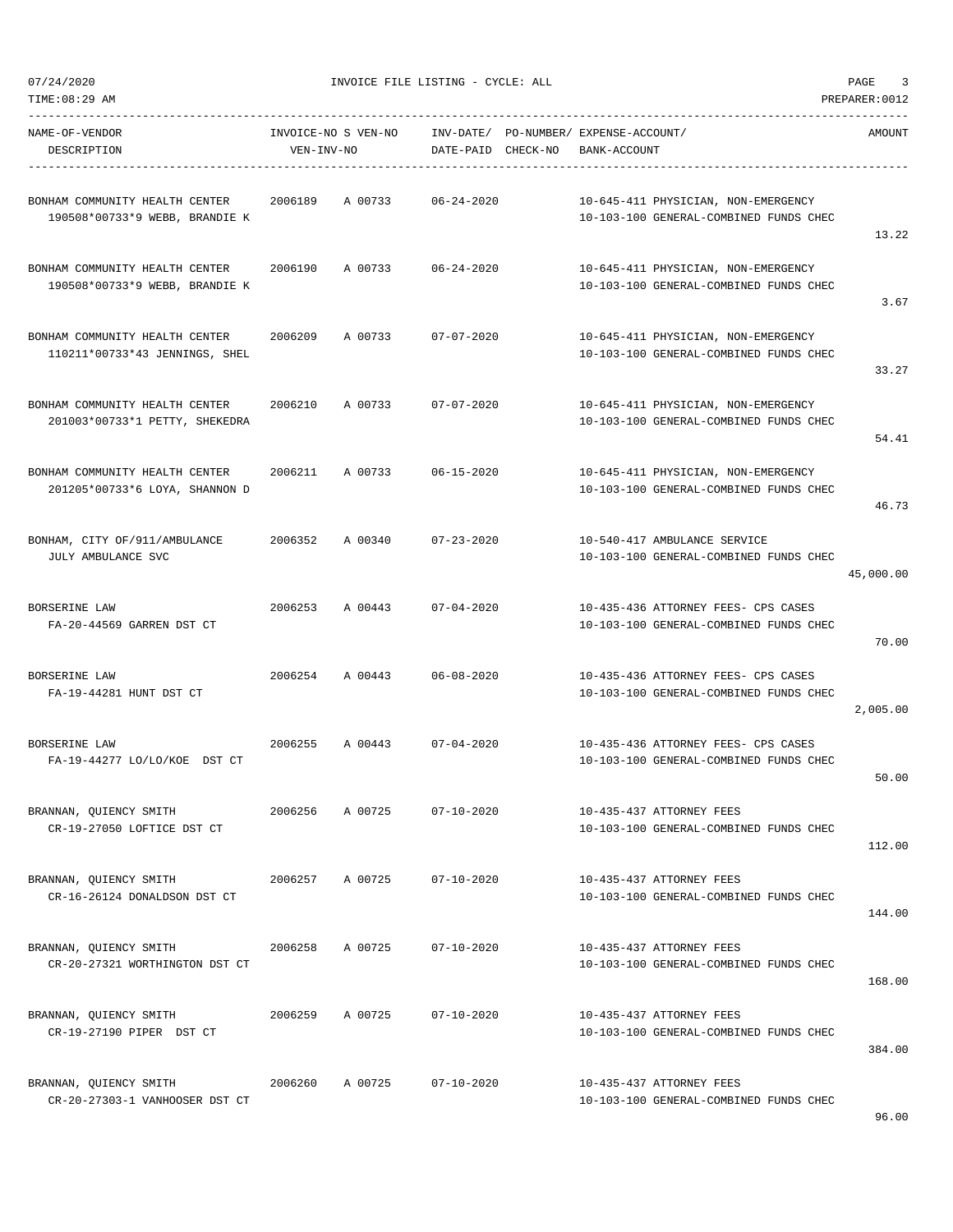07/24/2020 INVOICE FILE LISTING - CYCLE: ALL PAGE 4

| NAME-OF-VENDOR<br>DESCRIPTION                                                                       | VEN-INV-NO                       | INVOICE-NO S VEN-NO INV-DATE/ PO-NUMBER/ EXPENSE-ACCOUNT/<br>DATE-PAID CHECK-NO BANK-ACCOUNT |                                                                                                              | AMOUNT     |
|-----------------------------------------------------------------------------------------------------|----------------------------------|----------------------------------------------------------------------------------------------|--------------------------------------------------------------------------------------------------------------|------------|
| CEC FACILITIES GROUP, LLC 			 2006344 		 A 00493 		 07-31-2020<br>#190358 CONSTRUCTION              | E1936-9                          |                                                                                              | 68-668-165 CONSTRUCTION<br>68-103-100 GO BONDS CONST.2018-COMB.FU                                            | 24, 225.00 |
| CIRCLE STAR OUICK LUBE & TIRE 2006261 A 00610 06-24-2020<br>6/24/20 2019 FORD UNIT 5299             | 11-0167993                       |                                                                                              | 10-560-454 R & M AUTOMOBILES<br>10-103-100 GENERAL-COMBINED FUNDS CHEC                                       | 43.00      |
| CIRCLE STAR QUICK LUBE & TIRE 2006262 A 00610 07-08-2020<br>7/8/20 2018 FORD UNIT 4599              | 11-0168839                       |                                                                                              | 10-560-454 R & M AUTOMOBILES<br>10-103-100 GENERAL-COMBINED FUNDS CHEC                                       | 80.00      |
| CIRCLE STAR QUICK LUBE & TIRE 2006263 A 00610 07-13-2020<br>7/13/20 2014 DODGE UNIT 2479 11-0169080 |                                  |                                                                                              | 10-560-454 R & M AUTOMOBILES<br>10-103-100 GENERAL-COMBINED FUNDS CHEC                                       | 54.00      |
| CIRCLE STAR QUICK LUBE & TIRE 2006264 A 00610 05-27-2020<br>5/27/20 2016 FORD UNIT 7622             | 11-0166096                       |                                                                                              | 10-560-454 R & M AUTOMOBILES<br>10-103-100 GENERAL-COMBINED FUNDS CHEC                                       | 32.50      |
| CIRCLE STAR QUICK LUBE & TIRE $2006265$ A 00610 $06-26-2020$<br>6/26/20 2016 FORD UNIT 7622         | 11-0168127                       |                                                                                              | 10-560-454 R & M AUTOMOBILES<br>10-103-100 GENERAL-COMBINED FUNDS CHEC                                       | 80.00      |
| CIRCLE STAR QUICK LUBE & TIRE<br>7/8/20 2019 FORD UNIT 5206                                         | 11-0168832                       |                                                                                              | 10-560-454 R & M AUTOMOBILES<br>10-103-100 GENERAL-COMBINED FUNDS CHEC                                       | 36.00      |
| CIRCLE STAR QUICK LUBE & TIRE 2006267 A 00610 07-11-2020<br>7/11/20 2018 FORD UNIT 1068             | 11-0169025                       |                                                                                              | 10-560-454 R & M AUTOMOBILES<br>10-103-100 GENERAL-COMBINED FUNDS CHEC                                       | 15.00      |
| CIRCLE STAR QUICK LUBE & TIRE $2006268$ A 00610 07-16-2020<br>7/16/20 2018 FORD UNIT 1068           | 11-0169306                       |                                                                                              | 10-560-454 R & M AUTOMOBILES<br>10-103-100 GENERAL-COMBINED FUNDS CHEC                                       | 36.00      |
| CIRCLE STAR QUICK LUBE & TIRE<br>7/9/20 2016 Ford UNIT 7622                                         | 2006353<br>A 00610<br>11-0168900 |                                                                                              | 07-09-2020 2020000378 10-560-454 R & M AUTOMOBILES<br>10-103-100 GENERAL-COMBINED FUNDS CHEC                 | 402.60     |
| CIRCLE STAR QUICK LUBE & TIRE<br>7/9/20 2018 FORD UNIT 1068                                         | 11-0168901                       |                                                                                              | 2006354 A 00610 07-09-2020 2020000378 10-560-454 R & M AUTOMOBILES<br>10-103-100 GENERAL-COMBINED FUNDS CHEC | 416.09     |
| CIRCLE STAR QUICK LUBE & TIRE $2006355$ A 00610<br>6/24/20 Brakes 2016 FORD Unit 5634 11-0168006    |                                  |                                                                                              | 06-24-2020 2020000365 10-560-454 R & M AUTOMOBILES<br>10-103-100 GENERAL-COMBINED FUNDS CHEC                 | 448.40     |
| COLLISION 1ST<br>7/14/20 WINDOW TINT (6 VEHICLES) 16822A                                            | 2006269<br>A 00766               | $07 - 14 - 2020$                                                                             | 10-560-454 R & M AUTOMOBILES<br>10-103-100 GENERAL-COMBINED FUNDS CHEC                                       | 360.00     |
| CONCORD NORTH TEXAS<br>SO40879*01205*1 GARNER, MIA DY                                               | 2006160<br>A 01205               | $05 - 07 - 2020$                                                                             | 10-565-405 PRISONER MEDICAL<br>10-103-100 GENERAL-COMBINED FUNDS CHEC                                        |            |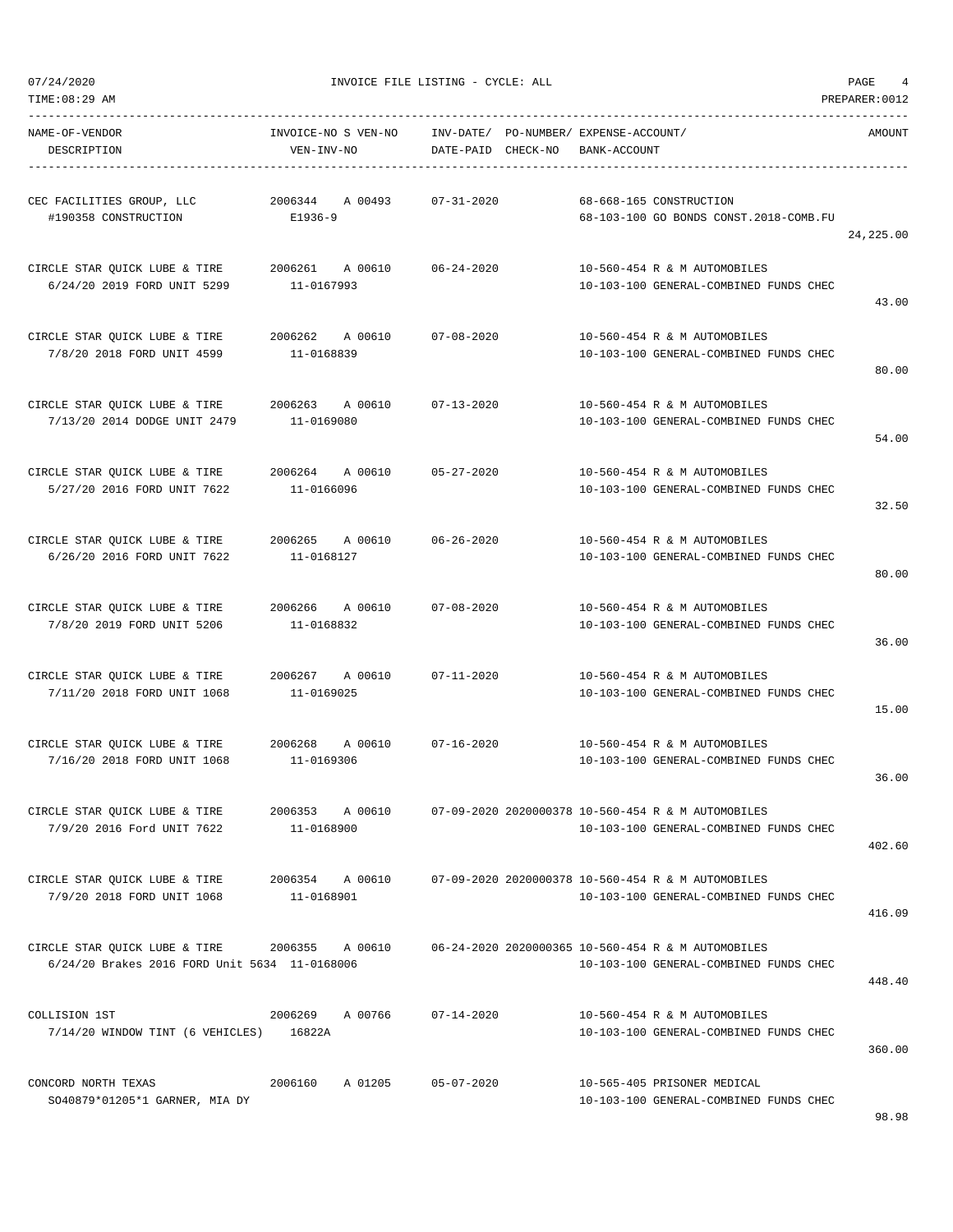| TIME:08:29 AM                                         |                                   |         |                    |                                                       |                                                                           | PREPARER: 0012 |
|-------------------------------------------------------|-----------------------------------|---------|--------------------|-------------------------------------------------------|---------------------------------------------------------------------------|----------------|
| NAME-OF-VENDOR<br>DESCRIPTION                         | INVOICE-NO S VEN-NO<br>VEN-INV-NO |         | DATE-PAID CHECK-NO | INV-DATE/ PO-NUMBER/ EXPENSE-ACCOUNT/<br>BANK-ACCOUNT |                                                                           | AMOUNT         |
| CONCORD NORTH TEXAS<br>SO40879*01205*1 GARNER, MIA DY | 2006161                           | A 01205 | $05 - 07 - 2020$   |                                                       | 10-565-405 PRISONER MEDICAL<br>10-103-100 GENERAL-COMBINED FUNDS CHEC     | 0.00           |
| CONCORD NORTH TEXAS<br>SO40819*01205*1 STEVENSON, COR | 2006199                           | A 01205 | $04 - 02 - 2020$   |                                                       | 10-565-405 PRISONER MEDICAL<br>10-103-100 GENERAL-COMBINED FUNDS CHEC     | 98.98          |
| CONCORD NORTH TEXAS<br>SO40819*01205*1 STEVENSON, COR | 2006200                           | A 01205 | $04 - 02 - 2020$   |                                                       | 10-565-405 PRISONER MEDICAL<br>10-103-100 GENERAL-COMBINED FUNDS CHEC     | 6.42           |
| CONCORD NORTH TEXAS<br>SO40819*01205*1 STEVENSON, COR | 2006201                           | A 01205 | $04 - 02 - 2020$   |                                                       | 10-565-405 PRISONER MEDICAL<br>10-103-100 GENERAL-COMBINED FUNDS CHEC     | 0.00           |
| CONCORD NORTH TEXAS<br>SO22149*01205*1 MALONE, KYLE   | 2006239                           | A 01205 | $05 - 22 - 2020$   |                                                       | 10-565-405 PRISONER MEDICAL<br>10-103-100 GENERAL-COMBINED FUNDS CHEC     | 54.41          |
| CONCORD NORTH TEXAS<br>SO22149*01205*1 MALONE, KYLE   | 2006240                           | A 01205 | $05 - 22 - 2020$   |                                                       | 10-565-405 PRISONER MEDICAL<br>10-103-100 GENERAL-COMBINED FUNDS CHEC     | 0.00           |
| CONCORD RADIOLOGY<br>SO18203*01223*1 KENNEDY, CANDI   | 2006155                           | A 01223 | $06 - 27 - 2020$   |                                                       | 10-565-405 PRISONER MEDICAL<br>10-103-100 GENERAL-COMBINED FUNDS CHEC     | 32.34          |
| CONCORD RADIOLOGY<br>SO23194*01223*1 NOAKER, JAMES    | 2006196                           | A 01223 | $06 - 26 - 2020$   |                                                       | 10-565-405 PRISONER MEDICAL<br>10-103-100 GENERAL-COMBINED FUNDS CHEC     | 7.22           |
| CONCORD RADIOLOGY<br>SO23194*01223*1 NOAKER, JAMES    | 2006197                           | A 01223 | $06 - 26 - 2020$   |                                                       | 10-565-405 PRISONER MEDICAL<br>10-103-100 GENERAL-COMBINED FUNDS CHEC     | 6.68           |
| COOPER-SORRELLS FUNERAL HOME<br>7/14/20 MYER REMOVAL  | 2006270<br>$C20 - 10$             | A 00163 | $07 - 14 - 2020$   | 10-425-466 AUTOPSIES                                  | 10-103-100 GENERAL-COMBINED FUNDS CHEC                                    | 300.00         |
| DATA RX MANAGEMENT<br>170902*00965*43 FRANKS, SHEILA  | 2006149                           | A 00965 | $07 - 09 - 2020$   |                                                       | 10-645-412 PRESCRIPTIONS, DRUGS<br>10-103-100 GENERAL-COMBINED FUNDS CHEC | 9.78           |
| DATA RX MANAGEMENT<br>930026*00965*69 ROBERTS, MELIS  | 2006150                           | A 00965 | $07 - 01 - 2020$   |                                                       | 10-645-412 PRESCRIPTIONS, DRUGS<br>10-103-100 GENERAL-COMBINED FUNDS CHEC | 57.61          |
| DATA RX MANAGEMENT<br>930026*00965*69 ROBERTS, MELIS  | 2006151                           | A 00965 | $07 - 01 - 2020$   |                                                       | 10-645-412 PRESCRIPTIONS, DRUGS<br>10-103-100 GENERAL-COMBINED FUNDS CHEC | 19.33          |
| DATA RX MANAGEMENT<br>930026*00965*69 ROBERTS, MELIS  | 2006152                           | A 00965 | $07 - 06 - 2020$   |                                                       | 10-645-412 PRESCRIPTIONS, DRUGS<br>10-103-100 GENERAL-COMBINED FUNDS CHEC |                |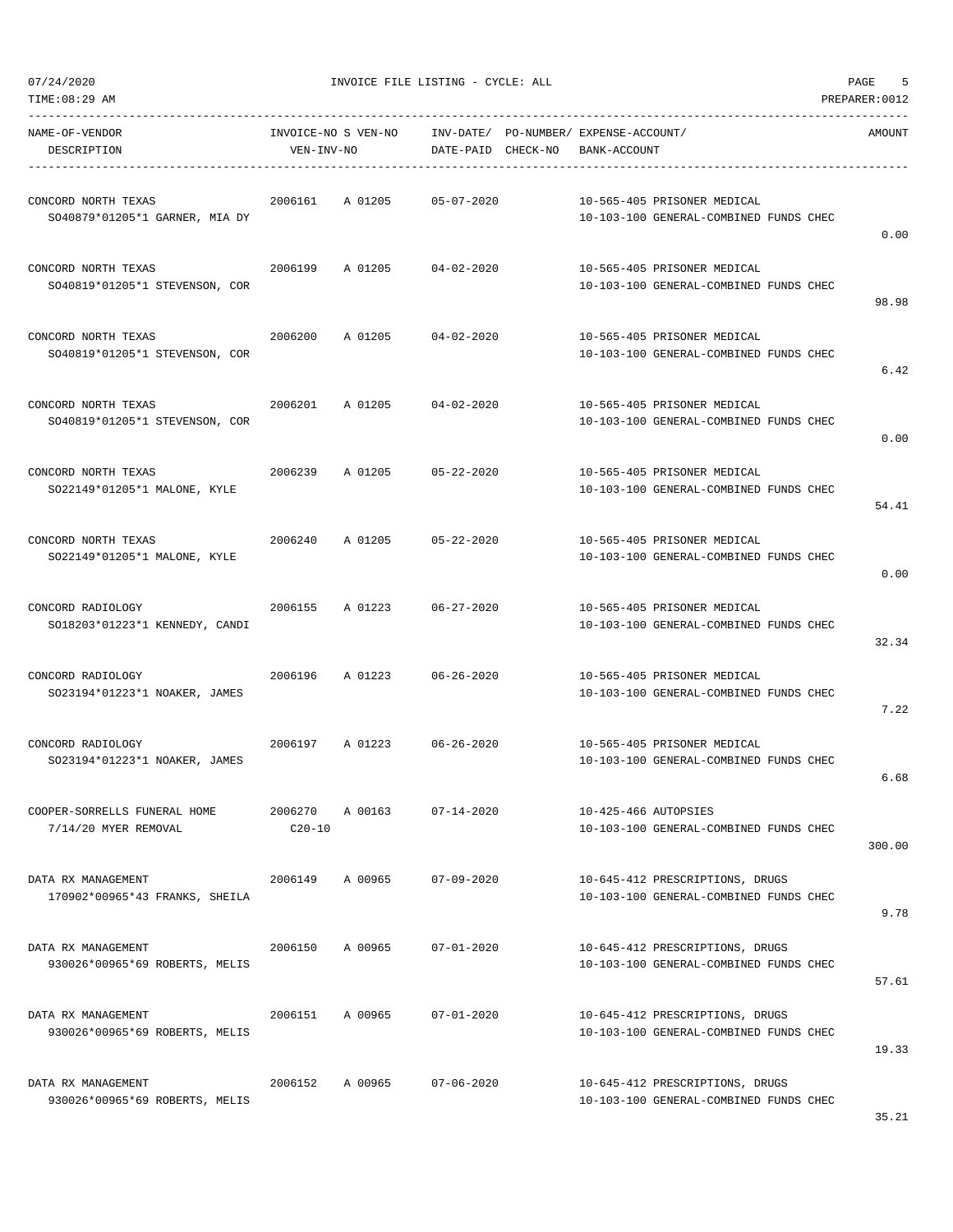| TIME:08:29 AM                                        |                              |                     |                    |                                                       |                                                                                            | PREPARER: 0012 |
|------------------------------------------------------|------------------------------|---------------------|--------------------|-------------------------------------------------------|--------------------------------------------------------------------------------------------|----------------|
| NAME-OF-VENDOR<br>DESCRIPTION                        | VEN-INV-NO                   | INVOICE-NO S VEN-NO | DATE-PAID CHECK-NO | INV-DATE/ PO-NUMBER/ EXPENSE-ACCOUNT/<br>BANK-ACCOUNT |                                                                                            | AMOUNT         |
| DATA RX MANAGEMENT<br>201205*00965*8 LOYA, SHANNON D | 2006158                      | A 00965             | $07 - 03 - 2020$   |                                                       | 10-645-412 PRESCRIPTIONS, DRUGS<br>10-103-100 GENERAL-COMBINED FUNDS CHEC                  | 72.83          |
| DATA RX MANAGEMENT<br>201205*00965*8 LOYA, SHANNON D | 2006159                      | A 00965             | $07 - 03 - 2020$   |                                                       | 10-645-412 PRESCRIPTIONS, DRUGS<br>10-103-100 GENERAL-COMBINED FUNDS CHEC                  | 26.64          |
| DATA RX MANAGEMENT<br>200709*00965*1 WALLACE, MARSHA | 2006170                      | A 00965             | $07 - 07 - 2020$   |                                                       | 10-645-412 PRESCRIPTIONS, DRUGS<br>10-103-100 GENERAL-COMBINED FUNDS CHEC                  | 40.66          |
| DATA RX MANAGEMENT<br>200709*00965*1 WALLACE, MARSHA | 2006171                      | A 00965             | $07 - 07 - 2020$   |                                                       | 10-645-412 PRESCRIPTIONS, DRUGS<br>10-103-100 GENERAL-COMBINED FUNDS CHEC                  | 27.31          |
| DATA RX MANAGEMENT<br>110211*00965*54 JENNINGS, SHEL | 2006191                      | A 00965             | $07 - 01 - 2020$   |                                                       | 10-645-412 PRESCRIPTIONS, DRUGS<br>10-103-100 GENERAL-COMBINED FUNDS CHEC                  | 169.53         |
| DATA RX MANAGEMENT<br>110211*00965*54 JENNINGS, SHEL | 2006192                      | A 00965             | $07 - 01 - 2020$   |                                                       | 10-645-412 PRESCRIPTIONS, DRUGS<br>10-103-100 GENERAL-COMBINED FUNDS CHEC                  | 131.46         |
| DATA RX MANAGEMENT<br>201003*00965*4 PETTY, SHEKEDRA | 2006213                      | A 00965             | $07 - 01 - 2020$   |                                                       | 10-645-412 PRESCRIPTIONS, DRUGS<br>10-103-100 GENERAL-COMBINED FUNDS CHEC                  | 27.40          |
| DATA RX MANAGEMENT<br>201003*00965*4 PETTY, SHEKEDRA | 2006214                      | A 00965             | $07 - 01 - 2020$   |                                                       | 10-645-412 PRESCRIPTIONS, DRUGS<br>10-103-100 GENERAL-COMBINED FUNDS CHEC                  | 110.30         |
| DATA RX MANAGEMENT<br>201003*00965*4 PETTY, SHEKEDRA | 2006215                      | A 00965             | $07 - 01 - 2020$   |                                                       | 10-645-412 PRESCRIPTIONS, DRUGS<br>10-103-100 GENERAL-COMBINED FUNDS CHEC                  | 42.05          |
| DATA RX MANAGEMENT<br>190508*00965*8 WEBB, BRANDIE K | 2006218                      | A 00965             | $07 - 02 - 2020$   |                                                       | 10-645-412 PRESCRIPTIONS, DRUGS<br>10-103-100 GENERAL-COMBINED FUNDS CHEC                  | 227.95         |
| DATA RX MANAGEMENT<br>190508*00965*8 WEBB, BRANDIE K | 2006219                      | A 00965             | $07 - 07 - 2020$   |                                                       | 10-645-412 PRESCRIPTIONS, DRUGS<br>10-103-100 GENERAL-COMBINED FUNDS CHEC                  | 62.28          |
| DATA RX MANAGEMENT<br>190508*00965*8 WEBB, BRANDIE K | 2006220                      | A 00965             | $07 - 13 - 2020$   |                                                       | 10-645-412 PRESCRIPTIONS, DRUGS<br>10-103-100 GENERAL-COMBINED FUNDS CHEC                  | 97.24          |
| FUNCTION 4, LLC<br>#9A1068 TURNER COPIES             | 2006271 A 00236<br>INV798333 |                     | $07 - 20 - 2020$   |                                                       | 10-510-315 COPIER RENTAL<br>10-103-100 GENERAL-COMBINED FUNDS CHEC                         | 292.96         |
| FUNCTION 4, LLC<br>#9A1068 Toner                     | 2006272 A 00236<br>INV796224 |                     |                    |                                                       | 07-07-2020 2020000377 10-475-310 OFFICE SUPPLIES<br>10-103-100 GENERAL-COMBINED FUNDS CHEC |                |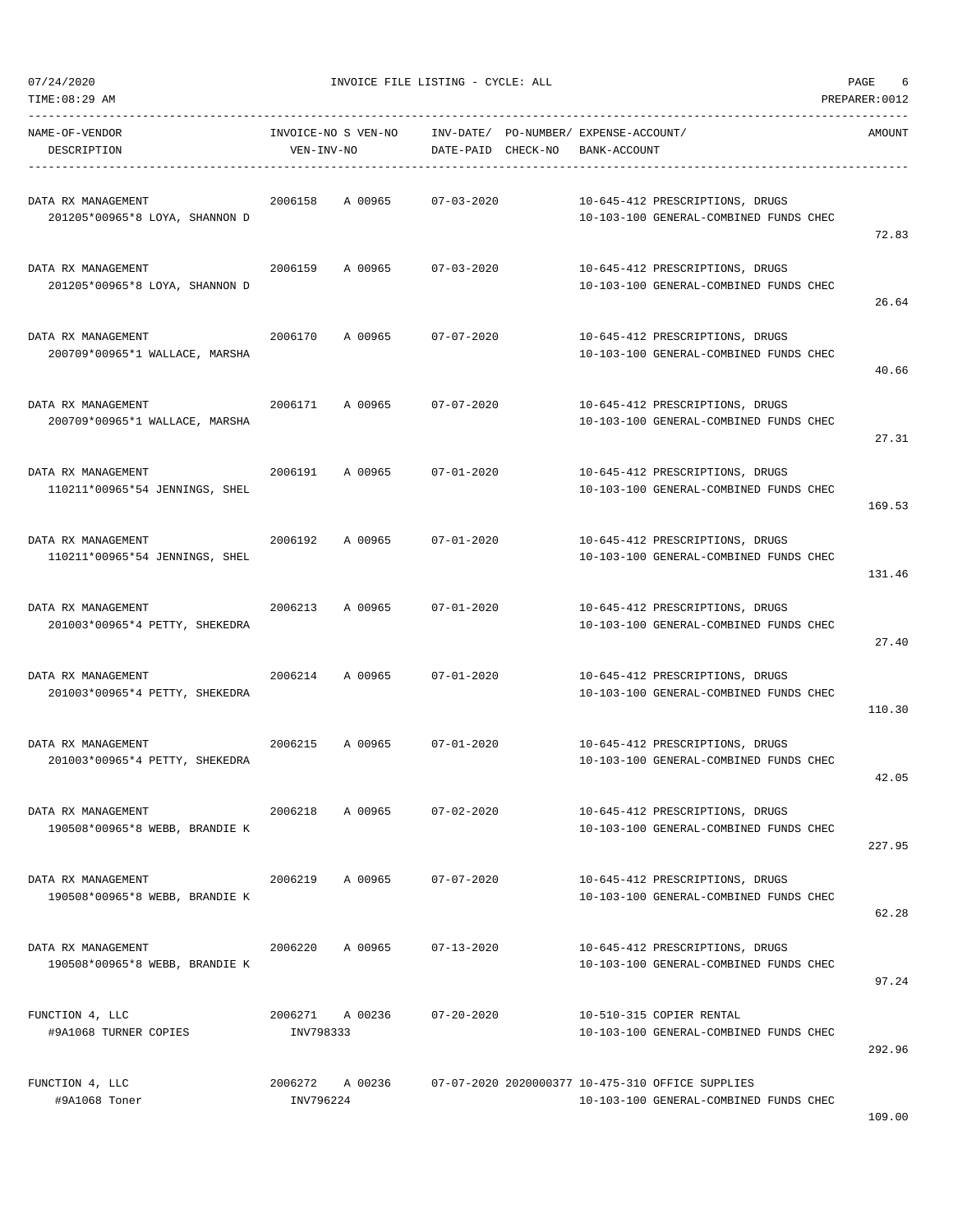| 07/24/2020<br>TIME: 08:29 AM                                                 |                              | INVOICE FILE LISTING - CYCLE: ALL                         |                                          |              |                                                                                             | 7<br>PAGE<br>PREPARER: 0012 |
|------------------------------------------------------------------------------|------------------------------|-----------------------------------------------------------|------------------------------------------|--------------|---------------------------------------------------------------------------------------------|-----------------------------|
| NAME-OF-VENDOR<br>DESCRIPTION                                                | VEN-INV-NO                   | INVOICE-NO S VEN-NO INV-DATE/ PO-NUMBER/ EXPENSE-ACCOUNT/ | DATE-PAID CHECK-NO                       | BANK-ACCOUNT |                                                                                             | AMOUNT                      |
| FUNCTION 4, LLC<br>#9A1068 Disinfectant Wipes                                | 2006273 A 00236<br>INV795001 |                                                           |                                          |              | 07-01-2020 2020000385 10-450-310 OFFICE SUPPLIES<br>10-103-100 GENERAL-COMBINED FUNDS CHEC  | 30.00                       |
| FUNCTION 4, LLC<br>#9A1068 Disinfectant Wipes                                | 2006274 A 00236<br>INV795001 |                                                           |                                          |              | 07-01-2020 2020000385 10-499-310 OFFICE SUPPLIES<br>10-103-100 GENERAL-COMBINED FUNDS CHEC  | 15.00                       |
| GALLANT SERVICES, LLC<br>#190358 CONSTRUCTION                                | 2006345<br>2                 | A 00528                                                   | $07 - 31 - 2020$                         |              | 68-668-165 CONSTRUCTION<br>68-103-100 GO BONDS CONST.2018-COMB.FU                           | 51,877.60                   |
| GT DISTRIBUTORS, INC<br>#002162 Glock 17TGen 4 Fixed Sights INV0779082       | 2006356 A 00281              |                                                           | 07-13-2020 2020000364 10-560-579 WEAPONS |              | 10-103-100 GENERAL-COMBINED FUNDS CHEC                                                      | 908.00                      |
| HOLLAND, JORDAN PLLC<br>CR-20-27509 LANGFORD DST CT                          | 2006275                      | A 00010                                                   | 07-17-2020                               |              | 10-435-437 ATTORNEY FEES<br>10-103-100 GENERAL-COMBINED FUNDS CHEC                          | 697.00                      |
| HOLLAND, JORDAN PLLC<br>CR-20-44819 PENNINGTON DST CT                        | 2006276                      | A 00010                                                   | $07 - 15 - 2020$                         |              | 10-435-437 ATTORNEY FEES<br>10-103-100 GENERAL-COMBINED FUNDS CHEC                          | 429.25                      |
| HOLLAND, JORDAN PLLC<br>CR-18-26834 SCOTT DST CT                             | 2006277                      | A 00010                                                   | $07 - 09 - 2020$                         |              | 10-435-437 ATTORNEY FEES<br>10-103-100 GENERAL-COMBINED FUNDS CHEC                          | 714.00                      |
| HOLLAND, JORDAN PLLC<br>FA-20-44842 CGG DST CT                               | 2006278                      | A 00010                                                   | $07 - 15 - 2020$                         |              | 10-435-436 ATTORNEY FEES- CPS CASES<br>10-103-100 GENERAL-COMBINED FUNDS CHEC               | 531.25                      |
| HOLLAND, JORDAN PLLC<br>FA-20-44631 LK DST CT                                | 2006279                      | A 00010                                                   | $07 - 15 - 2020$                         |              | 10-435-436 ATTORNEY FEES- CPS CASES<br>10-103-100 GENERAL-COMBINED FUNDS CHEC               | 675.75                      |
| HOLLAND, JORDAN PLLC<br>FA-20-44800 GFW/MLW/SAW DST CT                       | 2006280                      | A 00010                                                   | $07 - 15 - 2020$                         |              | 10-435-436 ATTORNEY FEES- CPS CASES<br>10-103-100 GENERAL-COMBINED FUNDS CHEC               | 446.25                      |
| HURRICANE OFFICE SUPPLY & PRINTING 2006357<br>7/21/20 Steelcase Think Stools | 39867                        | A                                                         |                                          |              | 07-21-2020 2020000394 10-499-572 OFFICE EQUIPMENT<br>10-103-100 GENERAL-COMBINED FUNDS CHEC | 1,022.97                    |
| JESSICA MCDONALD & ASSOC.<br>FA-19-44277 ELLIS DST CT                        | 2006281 A 00397              |                                                           | $07 - 06 - 2020$                         |              | 10-435-436 ATTORNEY FEES- CPS CASES<br>10-103-100 GENERAL-COMBINED FUNDS CHEC               | 930.00                      |
| KSM EXCHANGE LLC<br>#FANNI001 R&M PARTS                                      | 2006330<br>P8954809          | A 00567                                                   | $07 - 17 - 2020$                         |              | 23-623-458 R & M MACHINERY PARTS<br>23-103-100 R&B#3-COMBINED FUNDS CHECKI                  | 1,362.03                    |
| KSM EXCHANGE LLC<br>#FANNI001 R&M PARTS                                      | 2006333 A 00567<br>P8954609  |                                                           | $07 - 17 - 2020$                         |              | 24-624-458 R & M MACHINERY PARTS<br>24-103-100 R&B#4- COMBINED FUNDS CHECK                  | $A E A$ 0.1                 |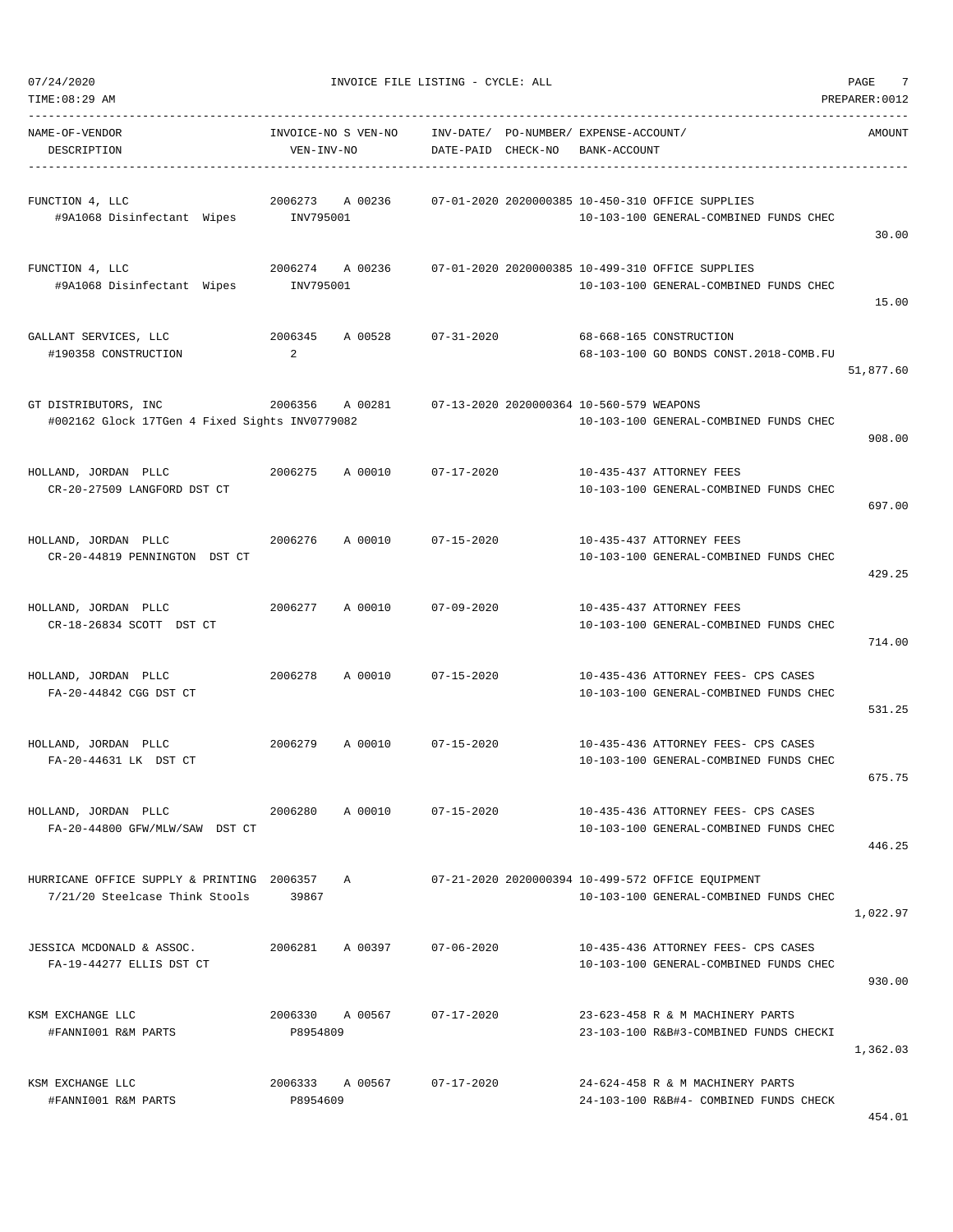| TIME:08:29 AM                                                           |                                    |                                    |                                                                                            | PREPARER: 0012 |
|-------------------------------------------------------------------------|------------------------------------|------------------------------------|--------------------------------------------------------------------------------------------|----------------|
| NAME-OF-VENDOR<br>DESCRIPTION                                           | INVOICE-NO S VEN-NO<br>VEN-INV-NO  | INV-DATE/<br>DATE-PAID<br>CHECK-NO | PO-NUMBER/ EXPENSE-ACCOUNT/<br>BANK-ACCOUNT                                                | AMOUNT         |
| KSM EXCHANGE LLC<br>#FANNI001 R&M PARTS                                 | 2006334<br>A 00567<br>P8883409     | $07 - 08 - 2020$                   | 24-624-458 R & M MACHINERY PARTS<br>24-103-100 R&B#4- COMBINED FUNDS CHECK                 | 454.01         |
| L & L A/C-ELECTRICAL<br>$7/21/20$ HVAC REPAIR                           | 2006358<br>A 00239<br>1649         | $07 - 21 - 2020$                   | 10-565-450 R&M BUILDING<br>10-103-100 GENERAL-COMBINED FUNDS CHEC                          | 199.50         |
| MARLIN BUSINESS BANK<br>#1735820 PHONE SYSTEM                           | 2006282<br>A 00437<br>18214530     | $07 - 10 - 2020$                   | 10-510-420 TELEPHONE<br>10-103-100 GENERAL-COMBINED FUNDS CHEC                             | 3,516.75       |
| MCCRAW MATERIALS<br>7/20/20 ROCK & GRAVEL                               | 2006348<br>A 00095<br>27719        | $07 - 20 - 2020$                   | 82-623-341 R & B MAT. ROCK & GRAVEL<br>82-103-100 LAKE PCT 3-COMBINED FUNDS C              | 21,080.80      |
| MIEARS, STEVEN R.<br>FA-20-44588 CHAMBERS DST CT                        | 2006283<br>A 00337                 | $07 - 17 - 2020$                   | 10-435-436 ATTORNEY FEES- CPS CASES<br>10-103-100 GENERAL-COMBINED FUNDS CHEC              | 1,400.00       |
| MIEARS, STEVEN R.<br>FA-19-44524 LINGELBACH DST CT                      | 2006284<br>A 00337                 | $07 - 16 - 2020$                   | 10-435-436 ATTORNEY FEES- CPS CASES<br>10-103-100 GENERAL-COMBINED FUNDS CHEC              | 650.00         |
| N-TEX SAND & GRAVEL OPERATING, LLC 2006326<br>$7/16/20$ ROCK & GRAVEL   | A 00429<br>14313                   | $07 - 16 - 2020$                   | 21-621-341 R & B MAT. ROCK & GRAVEL<br>21-103-100 R&B#1-COMBINED FUNDS CHECKI              | 414.00         |
| OFFICE DEPOT<br>#29023460 Office Supplies/TONER CR 104500263001/5107116 | 2006285<br>A 00216                 |                                    | 07-07-2020 2020000376 10-475-310 OFFICE SUPPLIES<br>10-103-100 GENERAL-COMBINED FUNDS CHEC | 61.59          |
| OFFICE DEPOT<br>#29023460 USB DRIVE                                     | 2006286<br>A 00216<br>104502748001 |                                    | 07-09-2020 2020000376 10-475-310 OFFICE SUPPLIES<br>10-103-100 GENERAL-COMBINED FUNDS CHEC | 41.99          |
| OFFICE DEPOT<br>#29023460 DVDRW USB                                     | 2006287<br>A 00216<br>104502747001 |                                    | 07-07-2020 2020000376 10-475-310 OFFICE SUPPLIES<br>10-103-100 GENERAL-COMBINED FUNDS CHEC | 59.99          |
| OFFICE DEPOT<br>#29023460 Office Supplies                               | A 00216<br>2006288<br>104341666001 |                                    | 07-08-2020 2020000379 10-645-310 OFFICE SUPPLIES<br>10-103-100 GENERAL-COMBINED FUNDS CHEC | 56.79          |
| OFFICE DEPOT<br>#29023460 Office Supplies                               | 2006359 A 00216<br>100351915001    |                                    | 06-26-2020 2020000367 10-450-310 OFFICE SUPPLIES<br>10-103-100 GENERAL-COMBINED FUNDS CHEC | 178.52         |
| OFFICE DEPOT<br>#29023460 CHAIRMATS                                     | A 00216<br>2006360<br>100351915002 |                                    | 07-17-2020 2020000367 10-450-310 OFFICE SUPPLIES<br>10-103-100 GENERAL-COMBINED FUNDS CHEC | 44.99          |
| PARIS REGIONAL MEDICAL CENTER<br>201003*00029*6 PETTY, SHEKEDRA         | 2006242<br>A 00029                 | $06 - 26 - 2020$                   | 10-645-414 HOSPITAL, OUTPATIENT<br>10-103-100 GENERAL-COMBINED FUNDS CHEC                  |                |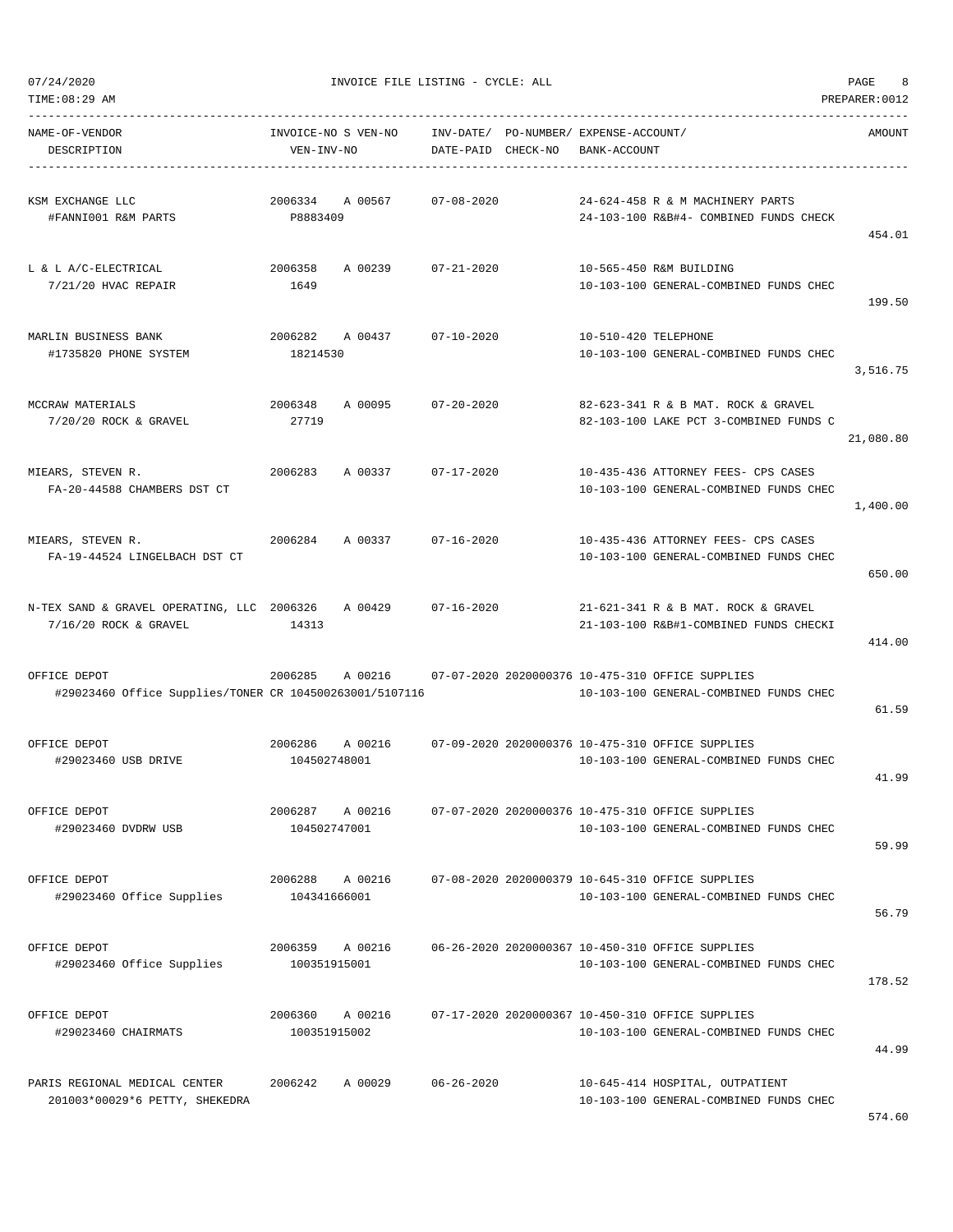|  | 07/24/2020 |
|--|------------|

INVOICE FILE LISTING - CYCLE: ALL PAGE 9

TIME:08:29 AM PREPARER:0012 ----------------------------------------------------------------------------------------------------------------------------------- NAME-OF-VENDOR INVOICE-NO S VEN-NO INV-DATE/ PO-NUMBER/ EXPENSE-ACCOUNT/ AMOUNT DESCRIPTION VEN-INV-NO DATE-PAID CHECK-NO BANK-ACCOUNT ----------------------------------------------------------------------------------------------------------------------------------- PARIS REGIONAL MEDICAL CENTER 2006244 A 00029 06-01-2020 10-645-414 HOSPITAL, OUTPATIENT 201003\*00029\*5 PETTY, SHEKEDRA 10-103-100 GENERAL-COMBINED FUNDS CHEC 762.37 PARKER TIRE 2006327 A 00006 07-14-2020 21-621-459 R & M MACH. TIRES & TUBES 7/14/20 R&M TIRE 12243 21-103-100 R&B#1-COMBINED FUNDS CHECKI 12.00 PAT'S PUMP SERVICE 2006346 A 00469 07-15-2020 68-668-165 CONSTRUCTION #712 PORTA-POTTY SVC 1747 68-103-100 GO BONDS CONST.2018-COMB.FU 740.00 PERKINS, J. DANIEL 2006289 A 00589 07-14-2020 10-435-436 ATTORNEY FEES- CPS CASES FA-20-44842 GATLIN DST CT 10-103-100 GENERAL-COMBINED FUNDS CHEC 680.00 PERKINS, J. DANIEL 2006290 A 00589 07-15-2020 10-435-436 ATTORNEY FEES- CPS CASES FA-20-44631 KEARNS DST CT 10-103-100 GENERAL-COMBINED FUNDS CHEC 382.50 RELIABLE CHEVROLET 2006291 A 07-09-2020 2020000281 10-560-575 AUTOMOBILES 7/9/20 2020 Tahoe UNIT 0342 357007 10-103-100 GENERAL-COMBINED FUNDS CHEC 41,058.45 RELIANT 2006292 A 00289 07-20-2020 10-510-440 UTILITIES ELECTRICITY #2 533 980-5 CH ELECTRIC 113 009 539 704 2 10-103-100 GENERAL-COMBINED FUNDS CHEC 103.75 RELIANT 2006293 A 00289 07-20-2020 10-511-440 UTILITIES ELECTRICITY #2 533 982-1 CO BLDG ELECTRIC 113 009 539 706 7 10-103-100 GENERAL-COMBINED FUNDS CHEC 428.46 RELIANT 2006294 A 00289 07-20-2020 10-513-440 UTILITIES ELECTRICITY #2 533 978-9 S ANNEX ELECTRIC 112 011 743 025 1 10-103-100 GENERAL-COMBINED FUNDS CHEC 585.11 RELIANT 2006295 A 00289 07-20-2020 10-640-440 UTILITIES ELECTRICITY #2 533 981-3 TDHS ELECTRIC 113 009 539 705 9 10-103-100 GENERAL-COMBINED FUNDS CHEC 849.65 RELIANT 2006296 A 00289 07-20-2020 10-512-440 UTILITIES ELECTRICITY #6 716 696-7 CO-OP ELECTRIC 115 007 617 223 0 10-103-100 GENERAL-COMBINED FUNDS CHEC 368.55 RELIANT 2006297 A 00289 07-20-2020 10-516-440 UTILITIES ELECTRICITY #9 599 777-1 AGRILIFE ELECTRIC 111 029 780 141 3 10-103-100 GENERAL-COMBINED FUNDS CHEC 292.96 RELIANT 2006298 A 00289 07-20-2020 10-518-440 UTILITIES ELECTRICITY #12 832 845-7 200 E 1ST ELECTRIC 111 029 778 967 5 10-103-100 GENERAL-COMBINED FUNDS CHEC 479.93 RELIANT 2006299 A 00289 07-20-2020 10-518-440 UTILITIES ELECTRICITY #15 119 264-8 108 E SAM RAYBURN EL 306 000 548 679 1 10-103-100 GENERAL-COMBINED FUNDS CHEC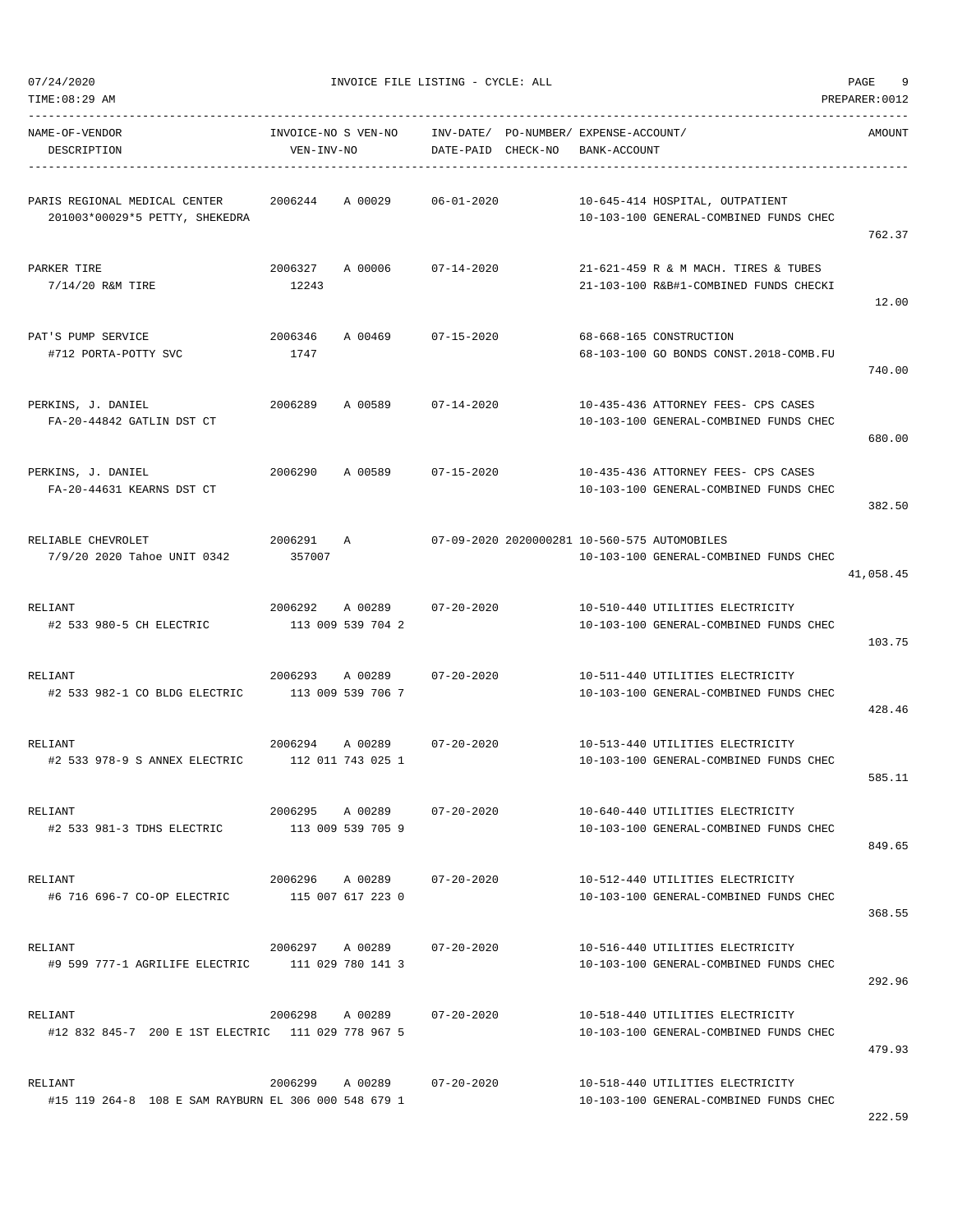|  | 07/24/2020 |  |
|--|------------|--|

| TIME: 08:29 AM                                                   |                                         |                    |                                                                          | PREPARER: 0012 |
|------------------------------------------------------------------|-----------------------------------------|--------------------|--------------------------------------------------------------------------|----------------|
| NAME-OF-VENDOR<br>DESCRIPTION                                    | INVOICE-NO S VEN-NO<br>VEN-INV-NO       | DATE-PAID CHECK-NO | INV-DATE/ PO-NUMBER/ EXPENSE-ACCOUNT/<br>BANK-ACCOUNT                    | AMOUNT         |
| RELIANT<br>#2 533 974-8 PCT 1 ELECTRIC                           | 2006328<br>A 00289<br>112 011 741 556 7 | $07 - 20 - 2020$   | 21-621-440 UTILITY ELECTRICITY<br>21-103-100 R&B#1-COMBINED FUNDS CHECKI | 46.79          |
| RELIANT<br>#7 358 371-8 PCT 4 ELECTRIC                           | 2006335<br>A 00289<br>117 007 441 773 4 | $07 - 20 - 2020$   | 24-624-440 UTILITY ELECTRICITY<br>24-103-100 R&B#4- COMBINED FUNDS CHECK | 175.23         |
| RELIANT<br>#12 434 984-6 RECRD3/FM273 ELECTRIC 305 000 605 857 4 | 2006336<br>A 00289                      | $07 - 20 - 2020$   | 24-624-440 UTILITY ELECTRICITY<br>24-103-100 R&B#4- COMBINED FUNDS CHECK | 20.82          |
| RELIANT<br>#12 434 985-3 1369 HWY 56 ELECTRIC 305 000 605 858 2  | 2006337<br>A 00289                      | $07 - 20 - 2020$   | 24-624-440 UTILITY ELECTRICITY<br>24-103-100 R&B#4- COMBINED FUNDS CHECK | 70.07          |
| <b>RLI</b><br>#LSM1177448 LESTER BOND                            | 2006300<br>A 00365<br>1177448           | $06 - 16 - 2020$   | 10-573-480 BOND<br>10-103-100 GENERAL-COMBINED FUNDS CHEC                | 50.00          |
| SHERMAN MD PROVIDER INC<br>SO38561*01171*13 FREIMAN, LARI        | 2006249<br>A 01171                      | $06 - 29 - 2020$   | 10-565-405 PRISONER MEDICAL<br>10-103-100 GENERAL-COMBINED FUNDS CHEC    | 33.27          |
| SHERMAN RADIOLOGY ASSOCIATES<br>SO39343*00322*3 CLARK, MATTHEW   | 2006168<br>A 00322                      | $03 - 15 - 2020$   | 10-565-405 PRISONER MEDICAL<br>10-103-100 GENERAL-COMBINED FUNDS CHEC    | 38.22          |
| SHERMAN RADIOLOGY ASSOCIATES<br>SO39343*00322*3 CLARK, MATTHEW   | 2006169<br>A 00322                      | $03 - 15 - 2020$   | 10-565-405 PRISONER MEDICAL<br>10-103-100 GENERAL-COMBINED FUNDS CHEC    | 0.00           |
| SHERMAN RADIOLOGY ASSOCIATES<br>SO39343*00322*2 CLARK, MATTHEW   | 2006172<br>A 00322                      | $03 - 15 - 2020$   | 10-565-405 PRISONER MEDICAL<br>10-103-100 GENERAL-COMBINED FUNDS CHEC    | 7.22           |
| SHERMAN RADIOLOGY ASSOCIATES<br>SO30694*00322*10 PARSONS, JEFF   | 2006194<br>A 00322                      | $06 - 25 - 2020$   | 10-565-405 PRISONER MEDICAL<br>10-103-100 GENERAL-COMBINED FUNDS CHEC    | 6.95           |
| SHERMAN RADIOLOGY ASSOCIATES<br>SO30694*00322*9 PARSONS, JEFFE   | 2006223<br>A 00322                      | $06 - 26 - 2020$   | 10-565-405 PRISONER MEDICAL<br>10-103-100 GENERAL-COMBINED FUNDS CHEC    | 59.91          |
| SHERMAN RADIOLOGY ASSOCIATES<br>SO30694*00322*9 PARSONS, JEFFE   | 2006224<br>A 00322                      | $06 - 26 - 2020$   | 10-565-405 PRISONER MEDICAL<br>10-103-100 GENERAL-COMBINED FUNDS CHEC    | 0.00           |
| SHERMAN RADIOLOGY ASSOCIATES<br>SO30694*00322*1 PARSONS, JEFFE   | 2006225<br>A 00322                      | $06 - 24 - 2020$   | 10-565-405 PRISONER MEDICAL<br>10-103-100 GENERAL-COMBINED FUNDS CHEC    | 6.95           |
| SHERMAN RADIOLOGY ASSOCIATES<br>SO30694*00322*5 PARSONS, JEFFE   | 2006226<br>A 00322                      | $06 - 21 - 2020$   | 10-565-405 PRISONER MEDICAL<br>10-103-100 GENERAL-COMBINED FUNDS CHEC    |                |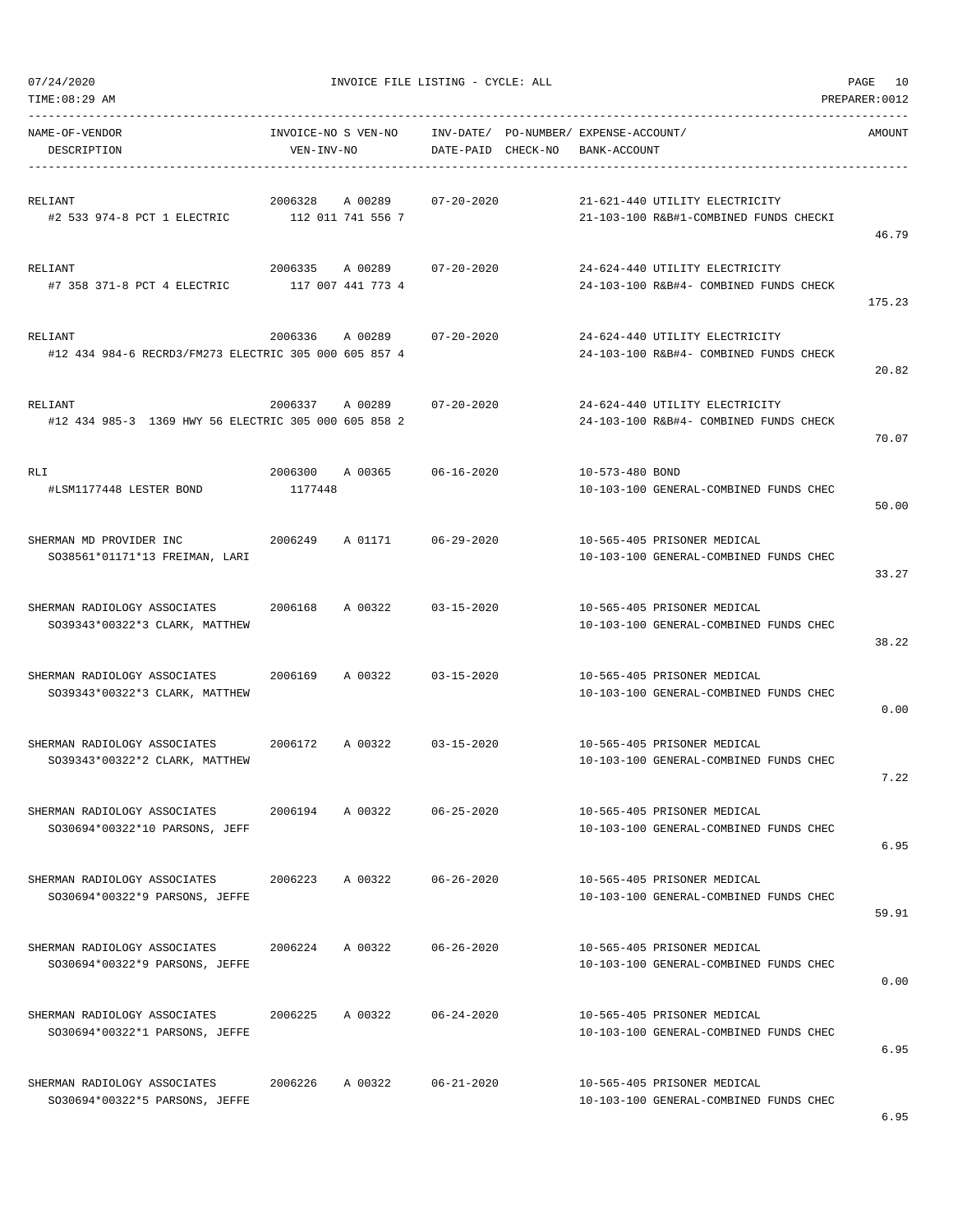| TIME: 08:29 AM                   |                  |                     |                    |                                       |                                                                                              | PREPARER: 0012 |
|----------------------------------|------------------|---------------------|--------------------|---------------------------------------|----------------------------------------------------------------------------------------------|----------------|
| NAME-OF-VENDOR                   |                  | INVOICE-NO S VEN-NO |                    | INV-DATE/ PO-NUMBER/ EXPENSE-ACCOUNT/ |                                                                                              | AMOUNT         |
| DESCRIPTION                      | VEN-INV-NO       |                     | DATE-PAID CHECK-NO | BANK-ACCOUNT                          |                                                                                              |                |
|                                  |                  |                     |                    |                                       |                                                                                              |                |
| SHERMAN RADIOLOGY ASSOCIATES     | 2006227          | A 00322             | $06 - 23 - 2020$   |                                       | 10-565-405 PRISONER MEDICAL                                                                  |                |
| SO30694*00322*3 PARSONS, JEFFE   |                  |                     |                    |                                       | 10-103-100 GENERAL-COMBINED FUNDS CHEC                                                       | 118.42         |
|                                  |                  |                     |                    |                                       |                                                                                              |                |
| SHERMAN RADIOLOGY ASSOCIATES     | 2006228          | A 00322             | $06 - 23 - 2020$   |                                       | 10-565-405 PRISONER MEDICAL                                                                  |                |
| SO30694*00322*3 PARSONS, JEFFE   |                  |                     |                    |                                       | 10-103-100 GENERAL-COMBINED FUNDS CHEC                                                       |                |
|                                  |                  |                     |                    |                                       |                                                                                              | 0.00           |
| SHERMAN RADIOLOGY ASSOCIATES     | 2006229          | A 00322             | $06 - 22 - 2020$   |                                       | 10-565-405 PRISONER MEDICAL                                                                  |                |
| SO30694*00322*7 PARSONS, JEFFE   |                  |                     |                    |                                       | 10-103-100 GENERAL-COMBINED FUNDS CHEC                                                       |                |
|                                  |                  |                     |                    |                                       |                                                                                              | 59.91          |
| SHERMAN RADIOLOGY ASSOCIATES     | 2006230          | A 00322             | $06 - 22 - 2020$   |                                       | 10-565-405 PRISONER MEDICAL                                                                  |                |
| SO30694*00322*7 PARSONS, JEFFE   |                  |                     |                    |                                       | 10-103-100 GENERAL-COMBINED FUNDS CHEC                                                       |                |
|                                  |                  |                     |                    |                                       |                                                                                              | 0.00           |
|                                  |                  |                     |                    |                                       |                                                                                              |                |
| SHERMAN RADIOLOGY ASSOCIATES     | 2006231          | A 00322             | $06 - 29 - 2020$   |                                       | 10-565-405 PRISONER MEDICAL                                                                  |                |
| SO30694*00322*4 PARSONS, JEFFE   |                  |                     |                    |                                       | 10-103-100 GENERAL-COMBINED FUNDS CHEC                                                       | 6.95           |
|                                  |                  |                     |                    |                                       |                                                                                              |                |
| SHERMAN RADIOLOGY ASSOCIATES     | 2006232          | A 00322             | $06 - 19 - 2020$   |                                       | 10-565-405 PRISONER MEDICAL                                                                  |                |
| SO30694*00322*8 PARSONS, JEFFE   |                  |                     |                    |                                       | 10-103-100 GENERAL-COMBINED FUNDS CHEC                                                       |                |
|                                  |                  |                     |                    |                                       |                                                                                              | 118.42         |
| SHERMAN RADIOLOGY ASSOCIATES     | 2006233          | A 00322             | $06 - 19 - 2020$   |                                       | 10-565-405 PRISONER MEDICAL                                                                  |                |
| SO30694*00322*8 PARSONS, JEFFE   |                  |                     |                    |                                       | 10-103-100 GENERAL-COMBINED FUNDS CHEC                                                       |                |
|                                  |                  |                     |                    |                                       |                                                                                              | 6.95           |
| SHERMAN RADIOLOGY ASSOCIATES     | 2006234          | A 00322             | $06 - 18 - 2020$   |                                       | 10-565-405 PRISONER MEDICAL                                                                  |                |
| SO30694*00322*6 PARSONS, JEFFE   |                  |                     |                    |                                       | 10-103-100 GENERAL-COMBINED FUNDS CHEC                                                       |                |
|                                  |                  |                     |                    |                                       |                                                                                              | 69.23          |
|                                  |                  |                     |                    |                                       |                                                                                              |                |
| SHERMAN RADIOLOGY ASSOCIATES     | 2006235          | A 00322             | $06 - 18 - 2020$   |                                       | 10-565-405 PRISONER MEDICAL<br>10-103-100 GENERAL-COMBINED FUNDS CHEC                        |                |
| SO30694*00322*6 PARSONS, JEFFE   |                  |                     |                    |                                       |                                                                                              | 0.00           |
|                                  |                  |                     |                    |                                       |                                                                                              |                |
| SHERMAN RADIOLOGY ASSOCIATES     | 2006236          | A 00322             | $06 - 18 - 2020$   |                                       | 10-565-405 PRISONER MEDICAL                                                                  |                |
| SO30694*00322*6 PARSONS, JEFFE   |                  |                     |                    |                                       | 10-103-100 GENERAL-COMBINED FUNDS CHEC                                                       |                |
|                                  |                  |                     |                    |                                       |                                                                                              | 6.95           |
| SHERMAN RADIOLOGY ASSOCIATES     | 2006238          | A 00322             | $06 - 25 - 2020$   |                                       | 10-565-405 PRISONER MEDICAL                                                                  |                |
| SO30694*00322*2 PARSONS, JEFFE   |                  |                     |                    |                                       | 10-103-100 GENERAL-COMBINED FUNDS CHEC                                                       |                |
|                                  |                  |                     |                    |                                       |                                                                                              | 26.20          |
| SHI GOVERNMENT SOLUTIONS, INC.   | 2006301          | A 00494             |                    |                                       | 07-14-2020 2020000383 10-503-576 COUNTY COMPUTER REPLACEMENT                                 |                |
| #3001172 MS Office LICENSE       | GB00375628       |                     |                    |                                       | 10-103-100 GENERAL-COMBINED FUNDS CHEC                                                       |                |
|                                  |                  |                     |                    |                                       |                                                                                              | 263.59         |
|                                  |                  |                     |                    |                                       |                                                                                              |                |
| SHIPMAN COMMUNICATIONS           | 2006302<br>70645 | A 00085             |                    |                                       | 07-16-2020 2020000386 10-560-454 R & M AUTOMOBILES<br>10-103-100 GENERAL-COMBINED FUNDS CHEC |                |
| 7/16/20 Install Equip to New Car |                  |                     |                    |                                       |                                                                                              | 666.00         |
|                                  |                  |                     |                    |                                       |                                                                                              |                |
| SINGLETON ASSOCIATES PA          | 2006162          | A 01217             | $06 - 26 - 2020$   |                                       | 10-645-411 PHYSICIAN, NON-EMERGENCY                                                          |                |
| 201003*01217*4 PETTY, SHEKEDRA   |                  |                     |                    |                                       | 10-103-100 GENERAL-COMBINED FUNDS CHEC                                                       |                |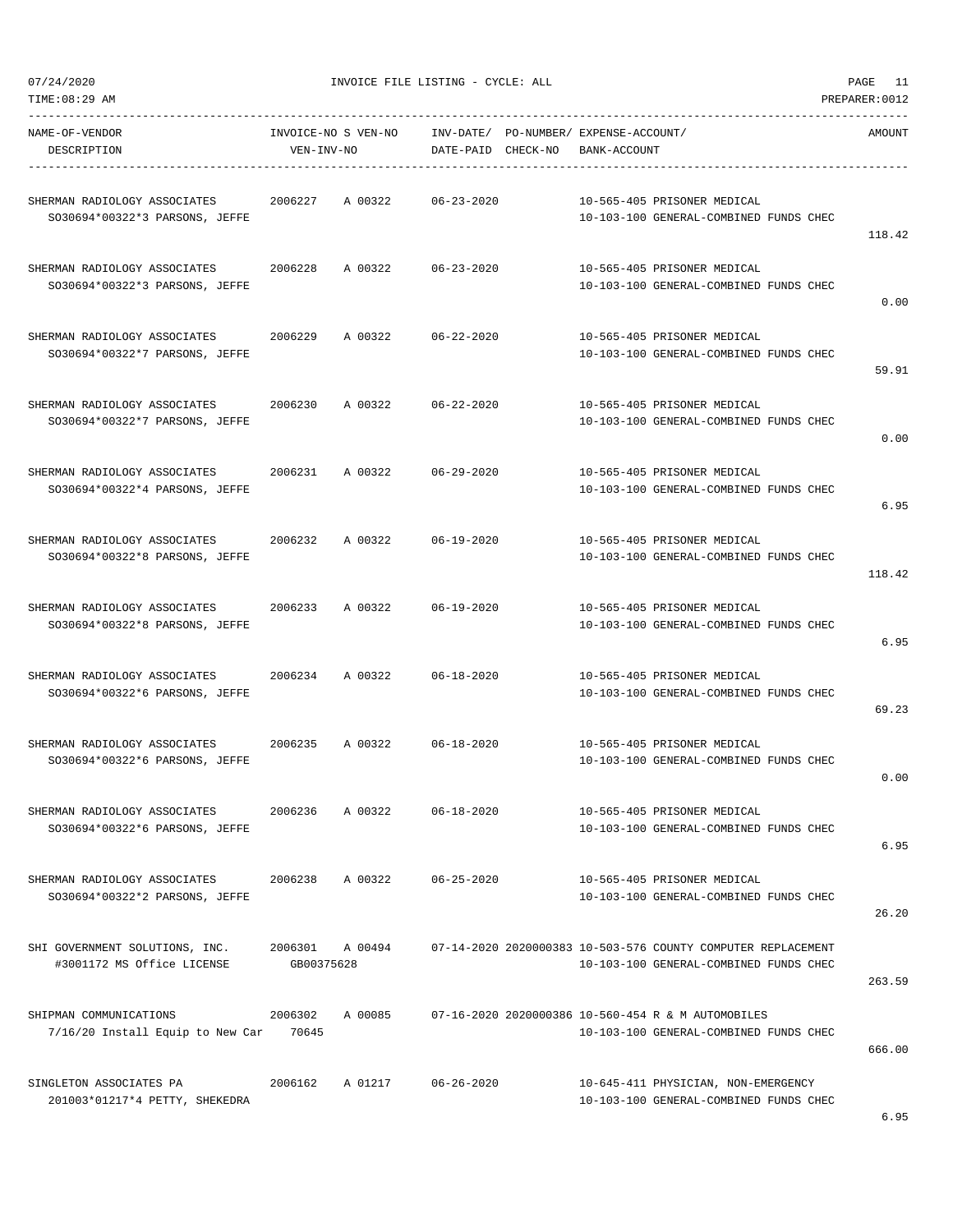|  | 07/24/2020 |  |
|--|------------|--|

| NAME-OF-VENDOR<br>DESCRIPTION                             | INVOICE-NO S VEN-NO<br>VEN-INV-NO |                            | DATE-PAID CHECK-NO | INV-DATE/ PO-NUMBER/ EXPENSE-ACCOUNT/ | BANK-ACCOUNT        |                                                                               | AMOUNT |
|-----------------------------------------------------------|-----------------------------------|----------------------------|--------------------|---------------------------------------|---------------------|-------------------------------------------------------------------------------|--------|
| SINGLETON ASSOCIATES PA<br>201003*01217*5 PETTY, SHEKEDRA | 2006163                           | A 01217                    | $07 - 09 - 2020$   |                                       |                     | 10-645-411 PHYSICIAN, NON-EMERGENCY<br>10-103-100 GENERAL-COMBINED FUNDS CHEC | 66.29  |
| SMITH, THOMAS SCOTT<br>CR-17-26390 CLAY DST CT            |                                   | 2006303 A 00817 07-17-2020 |                    |                                       |                     | 10-435-437 ATTORNEY FEES<br>10-103-100 GENERAL-COMBINED FUNDS CHEC            | 915.20 |
| SMITH, THOMAS SCOTT<br>CR-18-26642 DEERE DST CT           | 2006304                           | A 00817                    | $07 - 10 - 2020$   |                                       |                     | 10-435-437 ATTORNEY FEES<br>10-103-100 GENERAL-COMBINED FUNDS CHEC            | 378.25 |
| SOLOMON, AMANDA<br>FA-20-44842 GATLIN DST CLK             | 2006305                           | A 00801                    | $07 - 14 - 2020$   |                                       |                     | 10-435-436 ATTORNEY FEES- CPS CASES<br>10-103-100 GENERAL-COMBINED FUNDS CHEC | 893.00 |
| SPARKLIGHT<br>#120620497 200 1ST INTERNET                 | 2006306                           | A 00707                    | $07 - 20 - 2020$   |                                       |                     | 10-518-421 INTERNET SERVICES<br>10-103-100 GENERAL-COMBINED FUNDS CHEC        | 125.53 |
| SPARKLIGHT<br>#102575958 2505 CENTER INTERNET             | 2006307                           | A 00707                    | $07 - 20 - 2020$   |                                       |                     | 10-665-422 CABLE INTERNET<br>10-103-100 GENERAL-COMBINED FUNDS CHEC           | 64.99  |
| SPARKLIGHT<br>#120620588 800 2ND ST INTERNET              | 2006308                           | A 00707                    | $07 - 20 - 2020$   |                                       |                     | 10-518-421 INTERNET SERVICES<br>10-103-100 GENERAL-COMBINED FUNDS CHEC        | 398.93 |
| SPARKLIGHT<br>#120620638 210 MAIN INTERNET                | 2006309                           | A 00707                    | $07 - 20 - 2020$   |                                       | 10-513-421 INTERNET | 10-103-100 GENERAL-COMBINED FUNDS CHEC                                        | 178.92 |
| SPARKLIGHT<br>#128529310 108 SAM RAYBURN INTERNE          | 2006310                           | A 00707                    | $07 - 20 - 2020$   |                                       |                     | 10-518-421 INTERNET SERVICES<br>10-103-100 GENERAL-COMBINED FUNDS CHEC        | 139.39 |
| SPARKLIGHT<br>#120620513 200 8TH ST INTERNET              | 2006311                           | A 00707                    | $07 - 20 - 2020$   |                                       |                     | 10-518-421 INTERNET SERVICES<br>10-103-100 GENERAL-COMBINED FUNDS CHEC        | 178.92 |
| SPARKLIGHT<br>#121459531 INDIGENT INTERNET                | 2006312                           | A 00707                    | $07 - 20 - 2020$   |                                       | 10-645-441 DSL LINE | 10-103-100 GENERAL-COMBINED FUNDS CHEC                                        | 78.94  |
| SPARKLIGHT<br>#120140181 514 CHESTNUT INTERNET            | 2006313                           | A 00707                    | $07 - 20 - 2020$   |                                       |                     | 10-514-421 TELEPHONE/INTERNET<br>10-103-100 GENERAL-COMBINED FUNDS CHEC       | 82.69  |
| SPARKLIGHT<br>#127664639 SHERIFF INTERNET                 | 2006314                           | A 00707                    | $07 - 20 - 2020$   |                                       |                     | 10-560-444 INTERNET SERVICE<br>10-103-100 GENERAL-COMBINED FUNDS CHEC         | 220.81 |
| SPARKLIGHT<br>#121664254 PCT 4 INTERNET                   | 2006338                           | A 00707                    | $07 - 20 - 2020$   |                                       |                     | 24-624-421 DSL INTERNET<br>24-103-100 R&B#4- COMBINED FUNDS CHECK             |        |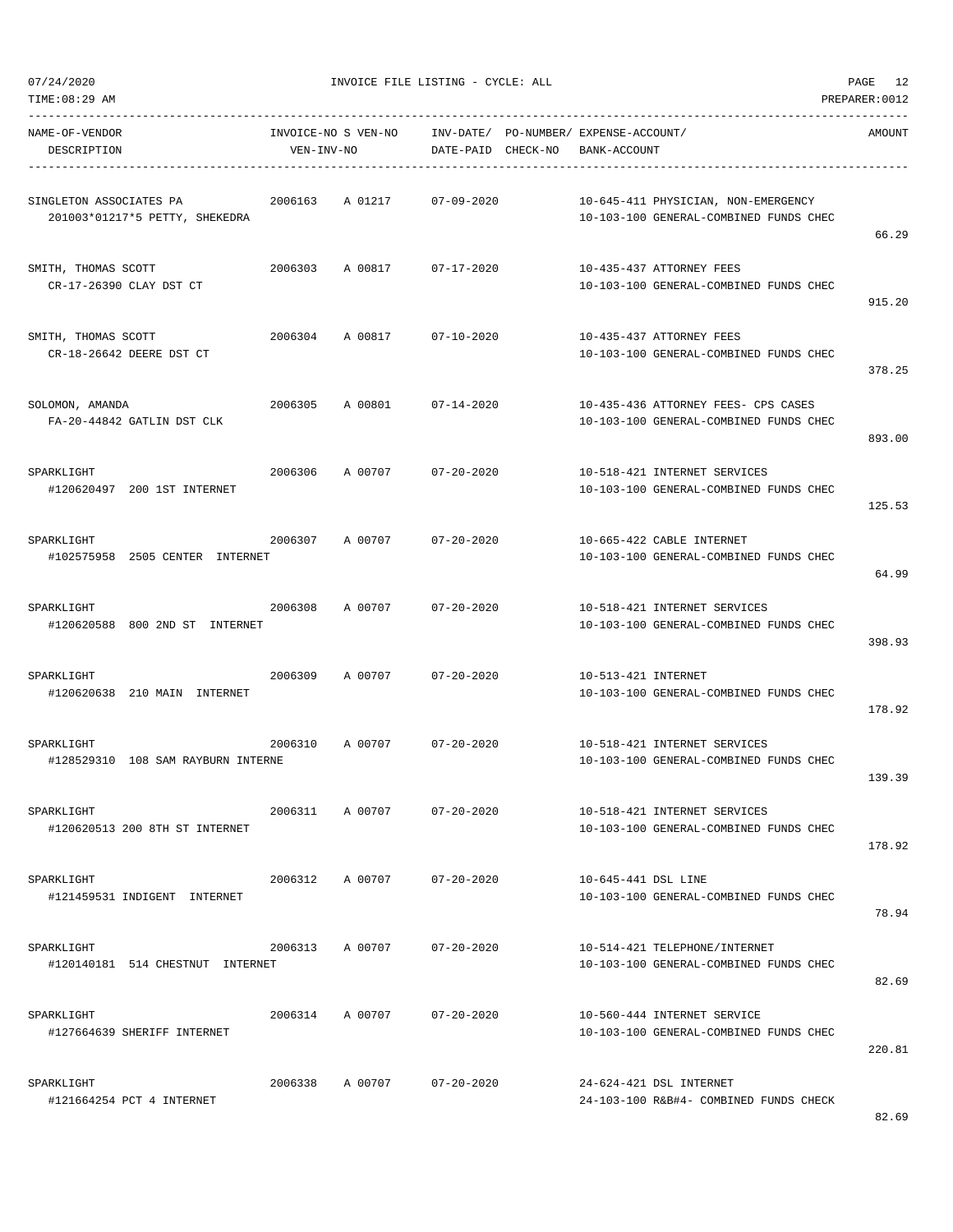07/24/2020 INVOICE FILE LISTING - CYCLE: ALL PAGE 13

| NAME-OF-VENDOR<br>DESCRIPTION                                      | VEN-INV-NO      | INVOICE-NO S VEN-NO | DATE-PAID CHECK-NO         | INV-DATE/ PO-NUMBER/ EXPENSE-ACCOUNT/<br>BANK-ACCOUNT                         | AMOUNT    |
|--------------------------------------------------------------------|-----------------|---------------------|----------------------------|-------------------------------------------------------------------------------|-----------|
| TEXAS WORKFORCE COMMISSION<br>#99-992871-4 COLLINS/WHITFIELD       | 2006315         | A 00197             | $07 - 13 - 2020$           | 10-560-206 UNEMPLOYMENT EXPENSE<br>10-103-100 GENERAL-COMBINED FUNDS CHEC     | 2,433.18  |
| TEXAS WORKFORCE COMMISSION<br>#99-992871-4 GEESAMAN                |                 |                     | 2006339 A 00197 07-13-2020 | 24-624-206 UNEMPLOYMENT EXPENSE<br>24-103-100 R&B#4- COMBINED FUNDS CHECK     | 67.75     |
| TEXHOMA LIMESTONE, INC.<br>7/8/20 ROCK & GRAVEL-HAULING            | 2006329<br>7992 | A 00265             | 07-08-2020                 | 21-621-341 R & B MAT. ROCK & GRAVEL<br>21-103-100 R&B#1-COMBINED FUNDS CHECKI | 459.98    |
| TEXHOMA LIMESTONE, INC.<br>7/8/20 ROCK & GRAVEL-HAULING            | 2006349         |                     | A 00265 07-20-2020         | 83-624-341 R & B MAT. ROCK & GRAVEL<br>83-103-100 LAKE PCT 4-COMBINED FUNDS C | 2,962.69  |
| TEXOMA MEDICAL CENTER<br>200206*01061*6 TOLER, LIBBIE A            | 2006202         | A 01061             | 12-25-2019                 | 10-645-413 HOSPITAL, INPATIENT<br>10-103-100 GENERAL-COMBINED FUNDS CHEC      | 8,939.23  |
| TEXOMA MEDICAL CENTER<br>2006203<br>200206*01061*2 TOLER, LIBBIE A |                 | A 01061             | $03 - 11 - 2020$           | 10-645-414 HOSPITAL, OUTPATIENT<br>10-103-100 GENERAL-COMBINED FUNDS CHEC     | 35.98     |
| TEXOMA MEDICAL CENTER<br>200206*01061*4 TOLER, LIBBIE A            |                 | 2006204 A 01061     | $02 - 14 - 2020$           | 10-645-414 HOSPITAL, OUTPATIENT<br>10-103-100 GENERAL-COMBINED FUNDS CHEC     | 1,098.44  |
| TEXOMA MEDICAL CENTER<br>200206*01061*3 TOLER, LIBBIE A            |                 | 2006205 A 01061     | $03 - 06 - 2020$           | 10-645-414 HOSPITAL, OUTPATIENT<br>10-103-100 GENERAL-COMBINED FUNDS CHEC     | 437.22    |
| 2006206<br>TEXOMA MEDICAL CENTER<br>200206*01061*1 TOLER, LIBBIE A |                 |                     | A 01061 03-27-2020         | 10-645-414 HOSPITAL, OUTPATIENT<br>10-103-100 GENERAL-COMBINED FUNDS CHEC     | 2, 171.65 |
| TEXOMA MEDICAL CENTER<br>200206*01061*5 TOLER, LIBBIE A            | 2006207         | A 01061             | $01 - 01 - 2020$           | 10-645-413 HOSPITAL, INPATIENT<br>10-103-100 GENERAL-COMBINED FUNDS CHEC      | 14,241.94 |
| TEXOMACARE SPECIALTY PHYSICIANS<br>SO30694*01168*1 PARSONS, JEFFE  | 2006248         | A 01168             | $06 - 21 - 2020$           | 10-565-405 PRISONER MEDICAL<br>10-103-100 GENERAL-COMBINED FUNDS CHEC         | 55.60     |
| TMC BONHAM HOSPITAL<br>SO16211*01177*1 MCFAIL, JANETT              | 2006147         | A 01177             | $06 - 27 - 2020$           | 10-565-405 PRISONER MEDICAL<br>10-103-100 GENERAL-COMBINED FUNDS CHEC         | 5,737.20  |
| TMC BONHAM HOSPITAL<br>190508*01177*10 WEBB, BRANDIE               | 2006148         | A 01177             | $06 - 16 - 2020$           | 10-645-414 HOSPITAL, OUTPATIENT<br>10-103-100 GENERAL-COMBINED FUNDS CHEC     | 3,834.30  |
| TMC BONHAM HOSPITAL<br>200709*01177*1 WALLACE, MARSHA              | 2006153         | A 01177             | $05 - 15 - 2020$           | 10-645-414 HOSPITAL, OUTPATIENT<br>10-103-100 GENERAL-COMBINED FUNDS CHEC     |           |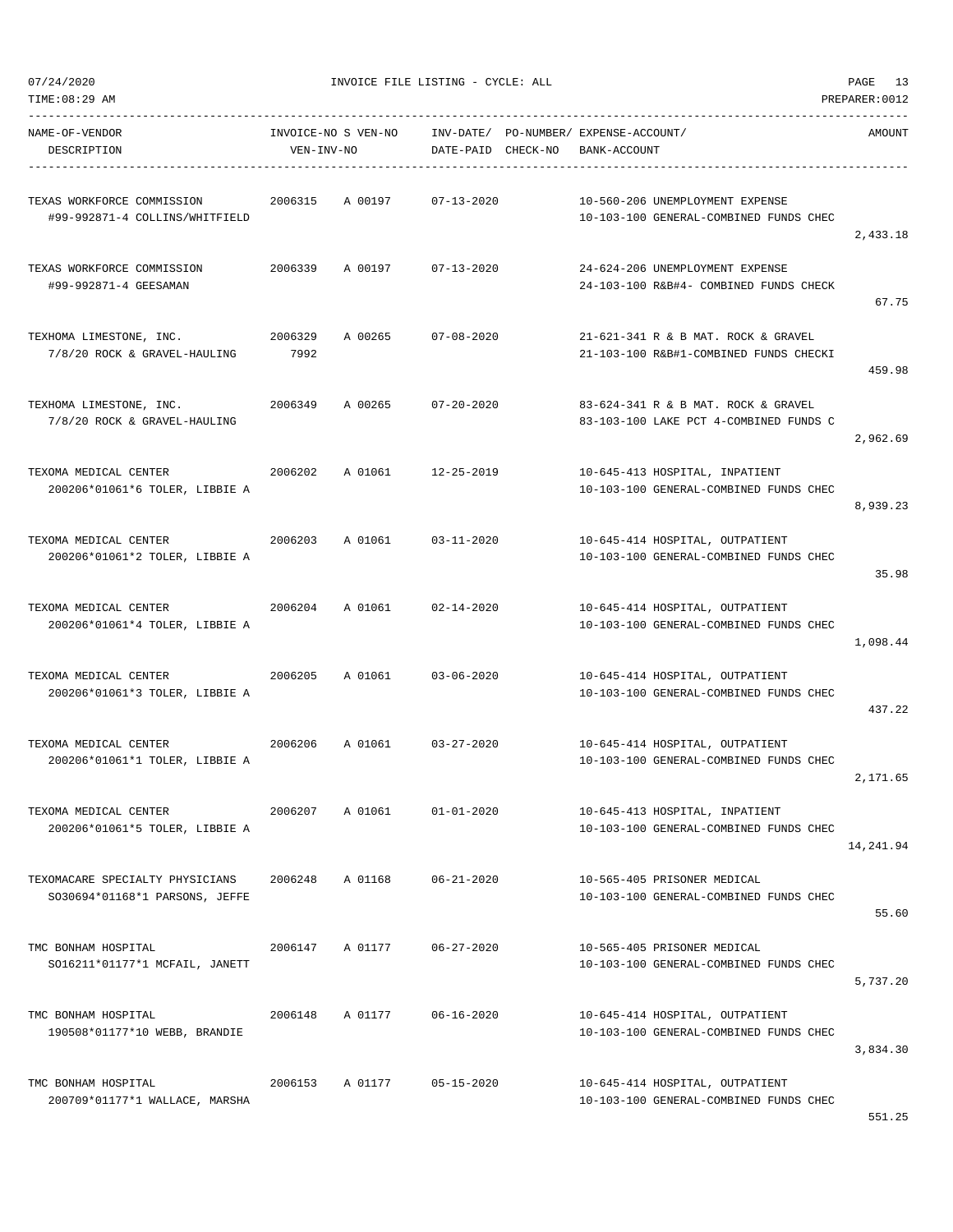| TIME:08:29 AM                                                  |            |                            |                  |                                                                                              | PREPARER:0012 |
|----------------------------------------------------------------|------------|----------------------------|------------------|----------------------------------------------------------------------------------------------|---------------|
| NAME-OF-VENDOR<br>DESCRIPTION                                  | VEN-INV-NO |                            |                  | INVOICE-NO S VEN-NO INV-DATE/ PO-NUMBER/ EXPENSE-ACCOUNT/<br>DATE-PAID CHECK-NO BANK-ACCOUNT | AMOUNT        |
| TMC BONHAM HOSPITAL<br>200709*01177*3 WALLACE, MARSHA          | 2006154    | A 01177 04-28-2020         |                  | 10-645-414 HOSPITAL, OUTPATIENT<br>10-103-100 GENERAL-COMBINED FUNDS CHEC                    | 359.10        |
| TMC BONHAM HOSPITAL<br>200709*01177*2 WALLACE, MARSHA          |            | 2006156 A 01177 07-07-2020 |                  | 10-645-414 HOSPITAL, OUTPATIENT<br>10-103-100 GENERAL-COMBINED FUNDS CHEC                    | 502.95        |
| TMC BONHAM HOSPITAL<br>200709*01177*4 WALLACE, MARSHA          |            | 2006157 A 01177 06-21-2020 |                  | 10-645-414 HOSPITAL, OUTPATIENT<br>10-103-100 GENERAL-COMBINED FUNDS CHEC                    | 439.65        |
| TMC BONHAM HOSPITAL<br>SO23194*01177*2 NOAKER, JAMES           |            | 2006164 A 01177 06-26-2020 |                  | 10-565-405 PRISONER MEDICAL<br>10-103-100 GENERAL-COMBINED FUNDS CHEC                        | 515.55        |
| TMC BONHAM HOSPITAL<br>191204*01177*24 SPURLOCK, STEP          |            | 2006167 A 01177            | $10 - 01 - 2019$ | 10-645-414 HOSPITAL, OUTPATIENT<br>10-103-100 GENERAL-COMBINED FUNDS CHEC                    | 1,303.55      |
| TMC BONHAM HOSPITAL<br>200206*01177*1 TOLER, LIBBIE A          |            | 2006179 A 01177 12-25-2019 |                  | 10-645-414 HOSPITAL, OUTPATIENT<br>10-103-100 GENERAL-COMBINED FUNDS CHEC                    | 1,773.75      |
| TMC BONHAM HOSPITAL<br>201003*01177*2 PETTY, SHEKEDRA          |            | 2006193 A 01177 07-06-2020 |                  | 10-645-414 HOSPITAL, OUTPATIENT<br>10-103-100 GENERAL-COMBINED FUNDS CHEC                    | 125.70        |
| TMC BONHAM HOSPITAL<br>2006195<br>SO40939*01177*1 BLACK, BRIAN |            | A 01177 06-25-2020         |                  | 10-565-405 PRISONER MEDICAL<br>10-103-100 GENERAL-COMBINED FUNDS CHEC                        | 125.70        |
| TMC BONHAM HOSPITAL<br>200901*01177*2 BENGE, AMY HEST          |            | 2006198 A 01177 10-07-2019 |                  | 10-645-414 HOSPITAL, OUTPATIENT<br>10-103-100 GENERAL-COMBINED FUNDS CHEC                    | 489.18        |
| TMC BONHAM HOSPITAL<br>SO40771*01177*2 CARR, GORDON A          | 2006212    | A 01177                    | $07 - 06 - 2020$ | 10-565-405 PRISONER MEDICAL<br>10-103-100 GENERAL-COMBINED FUNDS CHEC                        | 292.20        |
| TMC BONHAM HOSPITAL<br>SO18203*01177*1 KENNEDY, CANDI          | 2006216    | A 01177                    | 06-27-2020       | 10-565-405 PRISONER MEDICAL<br>10-103-100 GENERAL-COMBINED FUNDS CHEC                        | 1,238.10      |
| TMC BONHAM HOSPITAL<br>SO40278*01177*2 SMITH, LARRY O          | 2006217    | A 01177                    | $01 - 31 - 2020$ | 10-565-405 PRISONER MEDICAL<br>10-103-100 GENERAL-COMBINED FUNDS CHEC                        | 2,314.95      |
| TMC BONHAM HOSPITAL<br>200608*01177*1 JONES, LYNNETTE          | 2006222    | A 01177                    | $07 - 08 - 2020$ | 10-645-414 HOSPITAL, OUTPATIENT<br>10-103-100 GENERAL-COMBINED FUNDS CHEC                    | 315.30        |
| TMC BONHAM HOSPITAL<br>SO22528*01177*1 SCALES, DEVOLH          | 2006237    | A 01177                    | $07 - 06 - 2020$ | 10-565-405 PRISONER MEDICAL<br>10-103-100 GENERAL-COMBINED FUNDS CHEC                        |               |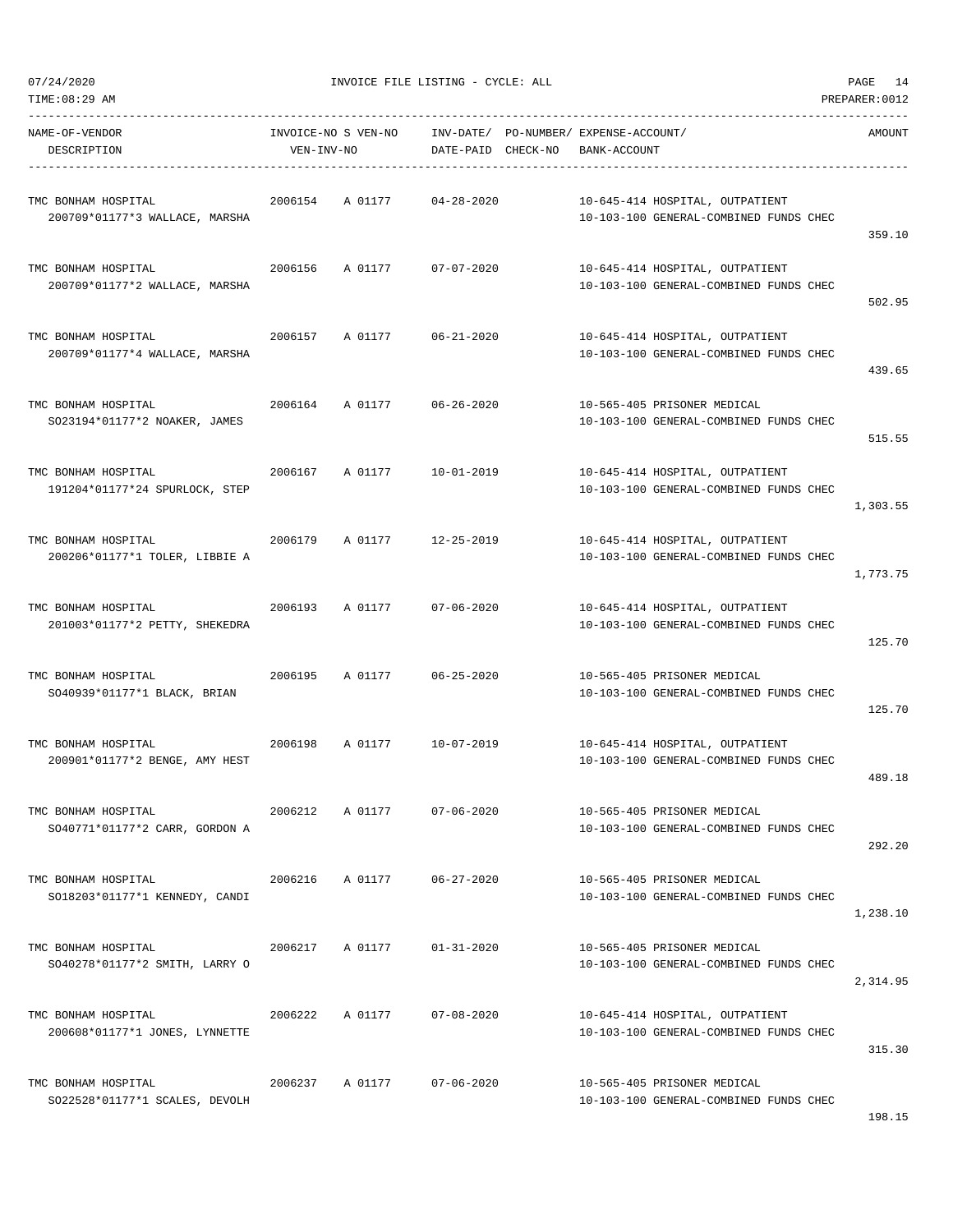| TIME: 08:29 AM                                            |                         |                     |                        |          |                                                                               | PREPARER: 0012 |
|-----------------------------------------------------------|-------------------------|---------------------|------------------------|----------|-------------------------------------------------------------------------------|----------------|
| NAME-OF-VENDOR<br>DESCRIPTION                             | VEN-INV-NO              | INVOICE-NO S VEN-NO | INV-DATE/<br>DATE-PAID | CHECK-NO | PO-NUMBER/ EXPENSE-ACCOUNT/<br>BANK-ACCOUNT                                   | AMOUNT         |
| TMC BONHAM HOSPITAL<br>SO40943*01177*1 GRAY, BRANDON      | 2006241                 | A 01177             | $06 - 28 - 2020$       |          | 10-565-405 PRISONER MEDICAL<br>10-103-100 GENERAL-COMBINED FUNDS CHEC         | 262.05         |
| TMC BONHAM HOSPITAL<br>SO40634*01177*4 TRAMMELL, TERR     | 2006243                 | A 01177             | $07 - 06 - 2020$       |          | 10-565-405 PRISONER MEDICAL<br>10-103-100 GENERAL-COMBINED FUNDS CHEC         | 116.70         |
| TMC BONHAM HOSPITAL<br>190508*01177*8 WEBB, BRANDIE K     | 2006245                 | A 01177             | $06 - 09 - 2020$       |          | 10-645-414 HOSPITAL, OUTPATIENT<br>10-103-100 GENERAL-COMBINED FUNDS CHEC     | 696.60         |
| TMC BONHAM HOSPITAL<br>190508*01177*9 WEBB, BRANDIE K     | 2006246                 | A 01177             | $06 - 28 - 2020$       |          | 10-645-414 HOSPITAL, OUTPATIENT<br>10-103-100 GENERAL-COMBINED FUNDS CHEC     | 898.95         |
| TMC BONHAM HOSPITAL<br>190508*01177*7 WEBB, BRANDIE K     | 2006247                 | A 01177             | $06 - 01 - 2020$       |          | 10-645-414 HOSPITAL, OUTPATIENT<br>10-103-100 GENERAL-COMBINED FUNDS CHEC     | 216.30         |
| TRIANGLE PLASTERING, LTD<br>#17-3037 CONSTRUCTION         | 2006347<br>40176        | A 00578             | $07 - 31 - 2020$       |          | 68-668-165 CONSTRUCTION<br>68-103-100 GO BONDS CONST.2018-COMB.FU             | 2,375.00       |
| TXU ENERGY<br>#900011583831 S ANNEX ELECTRIC              | 2006316<br>055052535891 | A 00160             | $07 - 17 - 2020$       |          | 10-513-440 UTILITIES ELECTRICITY<br>10-103-100 GENERAL-COMBINED FUNDS CHEC    | 27.43          |
| U.S. POSTAL SERVICE<br>7/24/20 POSTAGE CH                 | 2006362                 | A                   | $07 - 24 - 2020$       |          | 10-510-311 POSTAL EXPENSE<br>10-103-100 GENERAL-COMBINED FUNDS CHEC           | 6,000.00       |
| U.S. POSTAL SERVICE<br>7/24/20 POSTAGE SA                 | 2006363                 | A                   | $07 - 24 - 2020$       |          | 10-513-311 SOUTH ANNEX POSTAGE<br>10-103-100 GENERAL-COMBINED FUNDS CHEC      | 4,000.00       |
| UPRIGHT INDUSTRIAL GROUP, INC<br>#190358 SCAFFOLDING RENT | 2006361<br>2835         | A 00521             | $07 - 22 - 2020$       |          | 68-668-165 CONSTRUCTION<br>68-103-100 GO BONDS CONST.2018-COMB.FU             | 2,450.00       |
| USA PATHOLOGY PLLC<br>180512*01150*1 NORTON, CAROL E      | 2006165                 | A 01150             | $03 - 16 - 2020$       |          | 10-645-411 PHYSICIAN, NON-EMERGENCY<br>10-103-100 GENERAL-COMBINED FUNDS CHEC | 9.89           |
| USA PATHOLOGY PLLC<br>180512*01150*1 NORTON, CAROL E      | 2006166                 | A 01150             | $03 - 16 - 2020$       |          | 10-645-411 PHYSICIAN, NON-EMERGENCY<br>10-103-100 GENERAL-COMBINED FUNDS CHEC | 29.67          |
| VERIZON WIRELESS<br>#442108889-00001 CO CLK               | 2006317<br>9858408303   | A 00127             | $07 - 10 - 2020$       |          | 10-404-421 ELECTION INTERNET<br>10-103-100 GENERAL-COMBINED FUNDS CHEC        | 119.04         |
| VERIZON WIRELESS<br>#442108889-00001 EMG MGMNT            | 2006318<br>9858408303   | A 00127             | $07 - 10 - 2020$       |          | 10-406-421 EMERGENCY INTERNET<br>10-103-100 GENERAL-COMBINED FUNDS CHEC       |                |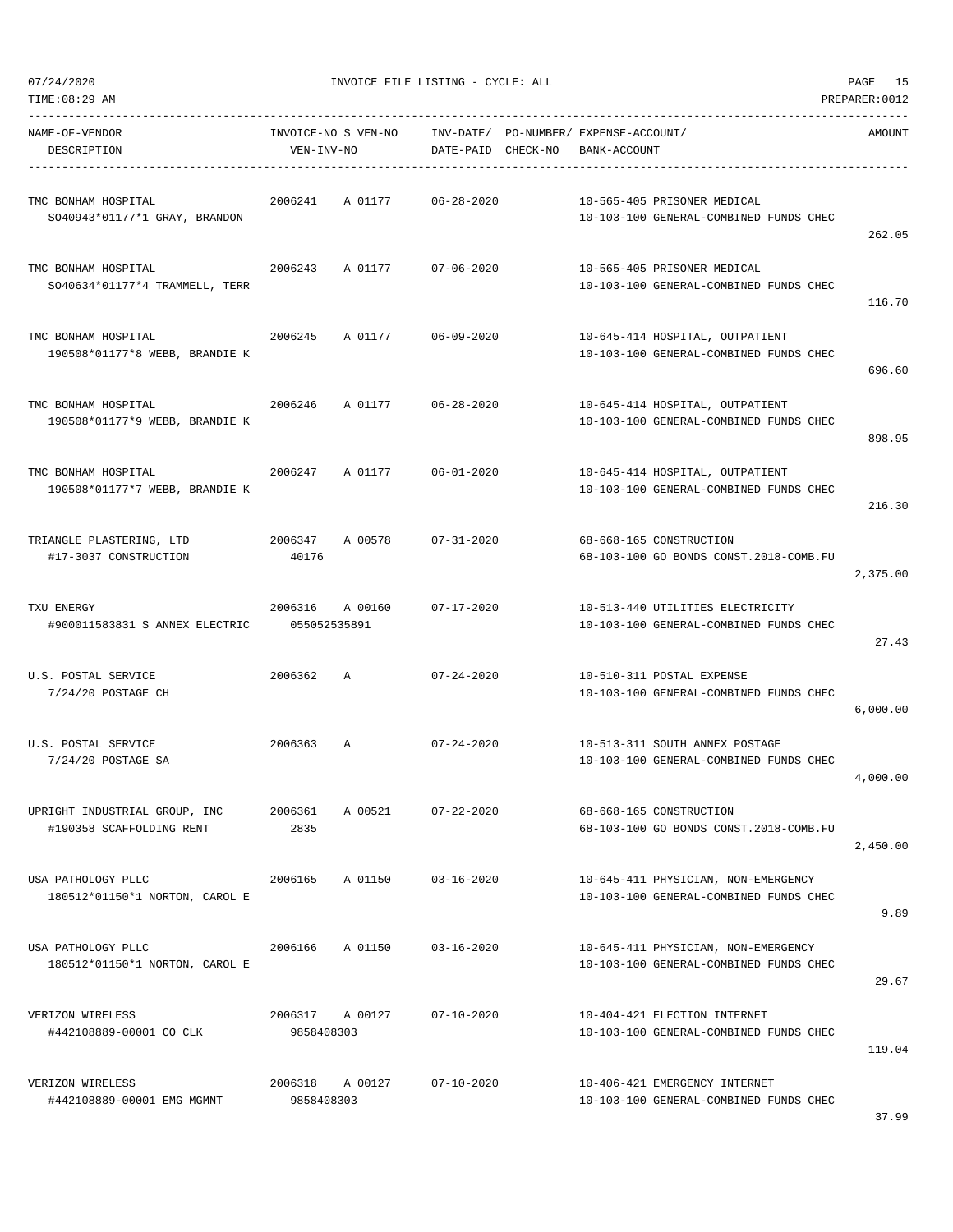TIME:08:29 AM PREPARER:0012

| NAME-OF-VENDOR<br>DESCRIPTION                                   | INVOICE-NO S VEN-NO<br>VEN-INV-NO | INV-DATE/ PO-NUMBER/ EXPENSE-ACCOUNT/<br>DATE-PAID CHECK-NO | BANK-ACCOUNT                                                                   | AMOUNT   |
|-----------------------------------------------------------------|-----------------------------------|-------------------------------------------------------------|--------------------------------------------------------------------------------|----------|
| VERIZON WIRELESS<br>#442108889-00001 IT                         | 2006319 A 00127<br>9858408303     | $07 - 10 - 2020$                                            | 10-503-423 EMERGENCY INTERNET<br>10-103-100 GENERAL-COMBINED FUNDS CHEC        | 37.99    |
| VERIZON WIRELESS<br>#442108889-00001 JANITOR                    | 2006320 A 00127<br>9858408303     | $07 - 10 - 2020$                                            | 10-510-423 CELL PHONE<br>10-103-100 GENERAL-COMBINED FUNDS CHEC                | 26.79    |
| VERIZON WIRELESS<br>#442108889-00001 SHERIFF                    | 2006321 A 00127<br>9858408303     | $07 - 10 - 2020$                                            | 10-560-444 INTERNET SERVICE<br>10-103-100 GENERAL-COMBINED FUNDS CHEC          | 417.93   |
| VERIZON WIRELESS<br>#442108889-00001 JP3                        | 2006340 A 00127<br>9858408303     | $07 - 10 - 2020$                                            | 28-457-423 INTERNET SERVICE<br>28-103-100 J.P.#3 JUST.CT.TECH-COMB.FU          | 37.99    |
| WALMART COMMUNITY<br>ENDING #1556 JANITOR SUPPLY                | 2006322<br>A 00418 06-24-2020     |                                                             | 10-518-332 JANITOR SUPPLIES<br>10-103-100 GENERAL-COMBINED FUNDS CHEC          | 39.41    |
| WALMART COMMUNITY<br>6097 6520 0005 1556 COVID SUPPLIES         | 2006341 A 00418 07-16-2020        |                                                             | 43-413-398 PERSONAL PROTECTIVE EQUIPME<br>43-103-100 CARES ACT-COMB FUND CKING | 96.51    |
| WILSON N JONES REGIONAL<br>SO40484*00633*1 GARREN, JESSIC       | 2006208<br>A 00633                | $01 - 16 - 2020$                                            | 10-565-405 PRISONER MEDICAL<br>10-103-100 GENERAL-COMBINED FUNDS CHEC          | 5,747.70 |
| WILSON N JONES REGIONAL<br>200901*00633*3 BENGE, AMY HEST       | 2006221<br>A 00633                | $04 - 08 - 2020$                                            | 10-645-414 HOSPITAL, OUTPATIENT<br>10-103-100 GENERAL-COMBINED FUNDS CHEC      | 119.22   |
| WOODSON, MARY ANN CSR,RPR<br>7/16/20 CR-19-26877 TRANSCRIPT     | 2006323 A 00486                   | 07-16-2020                                                  | 10-435-438 COURT REPORTER EXPENSE<br>10-103-100 GENERAL-COMBINED FUNDS CHEC    | 44.00    |
| 7/20/20 06-20-00083-CR TRANSCRIPT                               |                                   |                                                             | 10-435-434 APPEAL COURT TRANSCRIPTS<br>10-103-100 GENERAL-COMBINED FUNDS CHEC  | 319.00   |
| WOODSON, MARY ANN CSR, RPR<br>7/20/20 06-20-00078-CR TRANSCRIPT | 2006325<br>A 00486                | $07 - 20 - 2020$                                            | 10-435-434 APPEAL COURT TRANSCRIPTS<br>10-103-100 GENERAL-COMBINED FUNDS CHEC  |          |